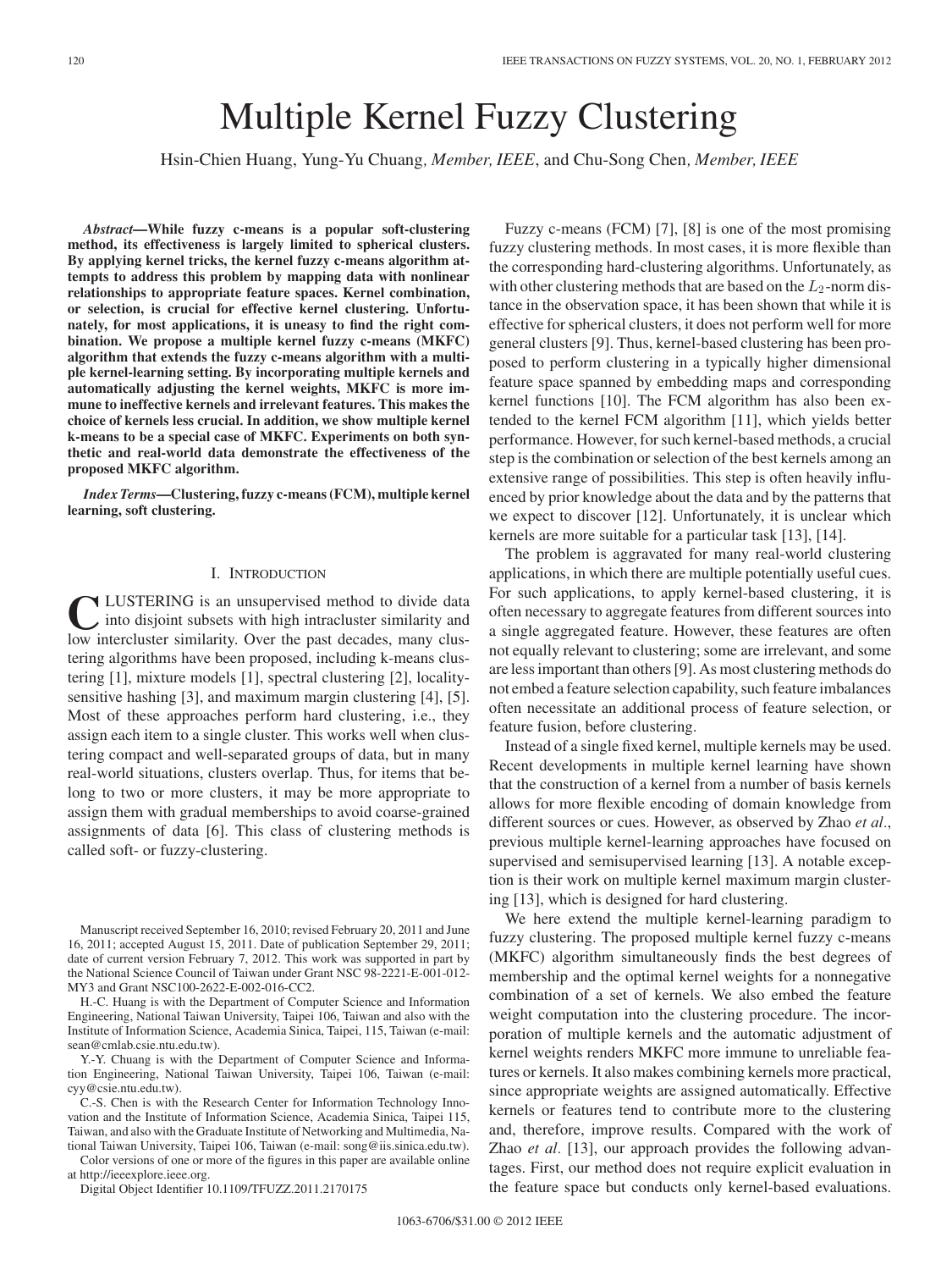Thus, our method is more suitable for relational data than their method. Second, MKFC is easy to implement. As mentioned by Zhao *et al.* [13], their formulation leads to a nonconvex integer optimization problem, which is much more difficult to solve. Finally, MKFC yields fuzzy (soft) clustering results that are more appropriate when clusters have significant overlap.

The rest of this paper is organized as follows. In Section II, we discuss related work, and in Section III, we review the FCM algorithm. We derive the MKFC method in Section IV, and we present experiments on both synthetic and real data in Section V. We conclude this paper in Section VI.

# II. RELATED WORK

In the FCM algorithm, a data item may belong to more than one cluster with different degrees of membership. The algorithm was first developed by Dunn [7] and was later improved by Bezdek [8]. Dave and Krishnapuram [15] analyzed several popular robust clustering methods and established the connection between fuzzy set theory and robust statistics. Hathaway and Bezdek [16] extended the rough-fuzzy c-means algorithm to arbitrary (non-Euclidean) dissimilarity data. Dave and Sen [17] proposed the fuzzy relational data clustering algorithm that can handle datasets containing outliers and can deal with all kinds of relational data. Parameters such as the fuzzification degree greatly affect the performance of FCM. While Pal and Bezdek [18] suggest that a good setting for this degree for some applications is 2, this choice was based on empirical studies and may not be appropriate for some real datasets. Yu and Yang [19] presented the generalized FCM algorithm, proposing an approach for setting algorithm parameters. Krishnapuram *et al.* [20] presented the fuzzy c-medoid relational clustering algorithm, which can efficiently cluster large datasets.

The use of kernels has received considerable attention because kernels make it possible to map data onto a high-dimensional feature space in order to increase the representation capability of linear machines. Genton [21] presented classes of kernels for machine learning from a statistical perspective. As FCM is similar to the k-means algorithm in that it uses the squared Euclidean distance to measure similarity between prototypes and data points, it is more effective when clustering spherical clusters [11]. Girolami generalized the approach for a wider variety of clusters when he proposed kernel-based clustering [10]. Camastra and Verri [22] presented a kernel-based clustering algorithm that is inspired by the k-means algorithm that iteratively refines results using a one-class support vector machine. Tzortzis and Likas [23] proposed a deterministic and incremental algorithm to overcome the cluster initialization problem: Their algorithm maps data points from the input space to a higher dimensional feature space by the use of a kernel function and optimizes the clustering error. Later, Zhang and Chen proposed the kernel-based fuzzy c-means (KFC) algorithm [11], which allows for incomplete data as well. Shen *et al.* addressed the same problem using weighted KFC for better feature selection [9]. Leski extended the FCM algorithm with insensitivity control so that the resulting method is more robust to noise and outliers [24]. Filippone *et al.* [25] contributed a survey of kernel and spectral clustering methods. Kernel clustering methods are the kernel versions of many classical clustering algorithms such as k-means and self-organized map (SOM). Hathaway *et al.* [26] extended kernelization to relational data clustering by proposing a kernelized form of the non-Euclidean relational FCM algorithm. Chiang and Hao [27] proposed a multiple spheres support vector clustering algorithm based on the adaptive cell growing model which maps data points to a high-dimensional feature space using the desired kernel function. As mentioned by Graves and Pedrycz [14], KFC is divided into two categories. In the first category, prototypes reside in the feature space and are implicitly mapped to the kernel space by the use of a kernel function, whereas in the second category, prototypes are directly constructed in the kernel space, which allows more freedom for prototypes in the feature space.

Our method is related to multiple kernel learning. For kernel methods, the key to success is the formation of a suitable kernel function [13]. However, a single kernel that is selected from a predefined group is sometimes insufficient to represent the data. Different features that are chosen for data can result in different similarity measures corresponding to distinct kernels. The combination of multiple kernels from a set of basis kernels has, therefore, gained acceptance as a way to refine the results of single kernel learning. Multiple kernel learning originates from the work of Lanckriet *et al.* [28], which results in a convex optimization problem for support vector machines. Bach *et al.* suggested an alternative algorithm based on sequential minimization optimization [29]. Efficiency issues of multiple kernel learning were later addressed by Sonnenburg *et al.* using semiinfinite linear programming [30] and by Rakotomamonjy *et al.* using a two-step alternation optimization scheme [31]. Varma and Babu studied superlinear combinations of kernels [32], and Gonen *et al.* studied local combinations of kernels [33]. Frigui and Hwang [34] proposed a semisupervised algorithm that clusters and aggregates relational data (SS-CARD): This algorithm not only partitions the data into meaningful clusters but aggregates pairwise distances from multiple relational matrices and learns a relevance weight for each matrix in each cluster as well. However, most effort along this direction has been spent on supervised learning, in particular, support vector classification and regression. An exception to extend multiple kernels to unsupervised learning, hard clustering, in particular, is the work of Zhao *et al.* [13], which is based on maximum margin clustering. Our work aims to extend multiple kernels to soft clustering.

# III. FUZZY C-MEANS

In this section, we briefly review the FCM algorithm and its derivation. Given the number of clusters C and a set of data **X** containing Nl-dimensional vectors  $x_i$ , the FCM algorithm outputs the degrees of membership  $u_{ic}$ , i.e., the possibility that data  $x_i$  belong to the c-th cluster, by minimizing the following objective function:

$$
J(\mathbf{U}, \mathbf{V}) = \sum_{i=1}^{N} \sum_{c=1}^{C} u_{ic}^{m} d^{2}(\mathbf{x}_{i}, \mathbf{v}_{c})
$$
  
subject to 
$$
\sum_{c=1}^{C} u_{ic} = 1 \quad \forall i
$$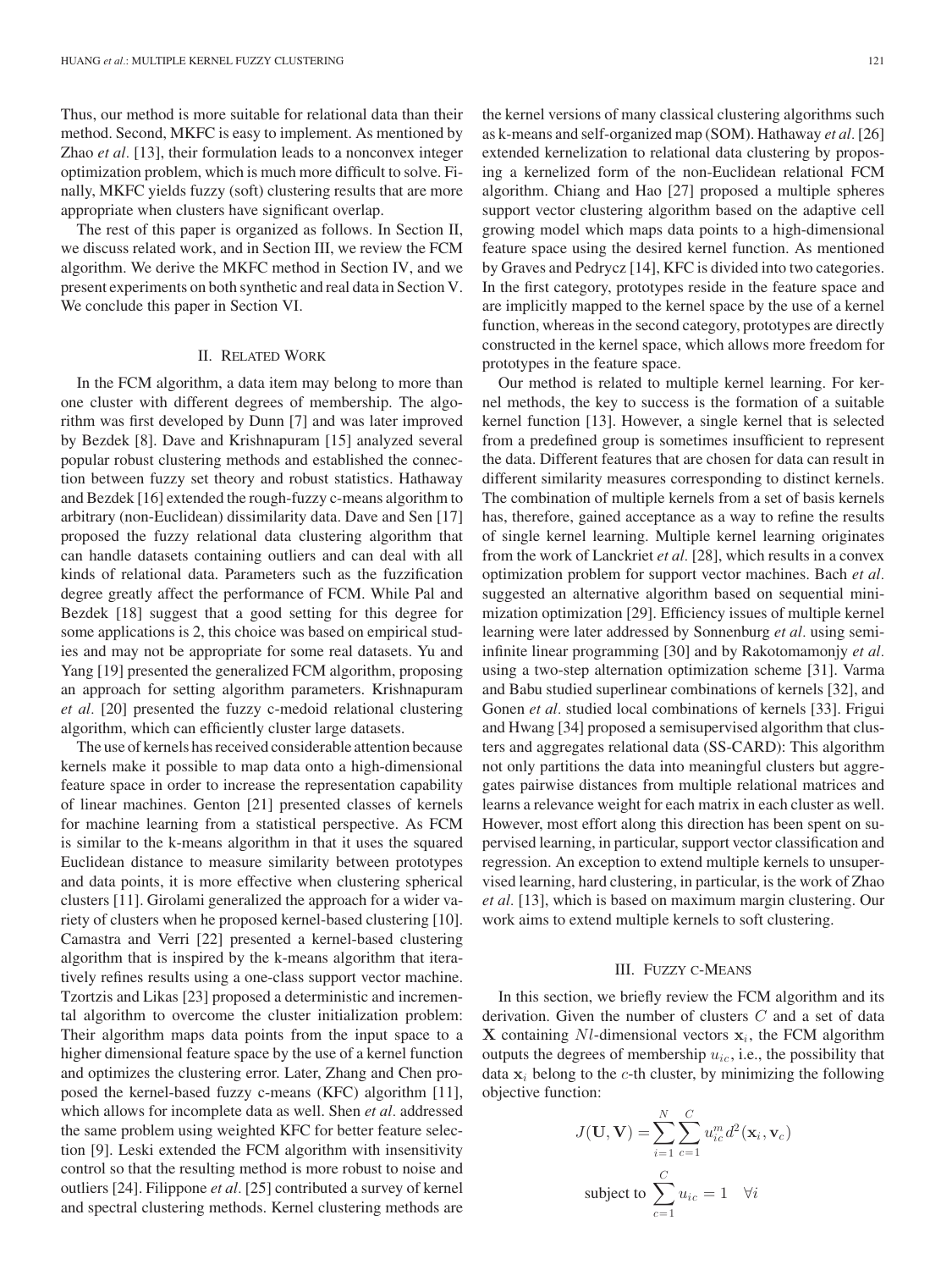**Algorithm 1 Fuzzy c-means (FCM).** Given a set of  $N$  data points  $X = \{x_i\}_{i=1}^N$  and the desired number of clusters C, output a membership matrix  $\mathbf{U} = \{u_{ic}\}_{i,c=1}^{N,C}$ 

- 1: procedure FCM(Data  $X$ , Number  $C$ )
- Initialize membership matrix  $U^{(0)}$  $2:$
- $3:$ repeat
- update  $\mathbf{V}^{(t)} = [\mathbf{v}_c]$  by calculating centers  $\mathbf{v}_c$  using  $4:$ Equation  $(4)$
- update  $\mathbf{U}^{(t)} = [u_{ic}]$  by calculating memberships  $u_{ic}$  $5:$ using Equation (3) until  $||\mathbf{U}^{(t)} - \mathbf{U}^{(t-1)}|| < \epsilon$ 6:
- return  $\mathbf{U}^{(t)}$  $7:$
- 8: end procedure

and 
$$
u_{ic} \ge 0
$$
  $\forall i, c$   
and  $\sum_{i=1}^{N} u_{ic} > 0$   $\forall c$  (1)

where  $m$  is the fuzzification degree, which should be larger than 1;  $d(\cdot, \cdot)$  is the Euclidean distance;  $v_c$  is the center of the cth cluster;  $\mathbf{U} = [u_{ic}]_{i=1...N,c=1...C}$  is an  $N \times C$  membership matrix whose elements are the degrees of membership; and  $V =$  $[\mathbf{v}_1 \mathbf{v}_2 \cdots \mathbf{v}_C]$  is an  $l \times C$  matrix whose columns correspond to cluster centers. In the FCM algorithm, we solve the previous constrained optimization problem using Lagrange multipliers:

$$
J_{\lambda}(\mathbf{U}, \mathbf{V}) = \sum_{i=1}^{N} \sum_{c=1}^{C} u_{ic}^{m} d^{2}(\mathbf{x}_{i}, \mathbf{v}_{c}) + \lambda \left(\sum_{c=1}^{C} u_{ic} - 1\right). (2)
$$

The problem is solved by iteratively updating degrees of membership with fixed centers and updating centers with fixed degrees of membership. The closed-form formulas for updates are derived by taking the partial derivatives with respect to both and setting them to zero:

$$
u_{ic} = \frac{1}{\sum_{c'=1}^{C} \left( \frac{d(\mathbf{x}_i, \mathbf{v}_c)}{d(\mathbf{x}_i, \mathbf{v}_{c'})} \right)^{\frac{2}{m-1}}}
$$
(3)

and

$$
\mathbf{v}_c = \frac{\sum_{i=1}^{N} u_{ic}^m \mathbf{x}_i}{\sum_{i=1}^{N} u_{ic}^m}.
$$
 (4)

One thing to note is that although we do not add any Lagrange multiplier for the nonnegative constraints in (1), it can be verified that the aforementioned formula implicitly satisfies constraints such as  $u_{ic} \geq 0 \forall i, c$ . In addition, when m is very close to 1, the FCM algorithm degenerates to the k-means algorithm. Algorithm 1 summarizes the FCM algorithm.

# IV. MULTIPLE KERNEL FUZZY C-MEANS

#### *A. Objective Function*

To discover nonlinear relationships among data, kernel methods use embedding mappings that map features of the data to new feature spaces [12]. Consider a set of  $M$  such mappings, i.e.,  $\Phi = {\phi_1, \phi_2, \cdots, \phi_M}$ . Each mapping  $\phi_k$  recodes the *l*-d data

**x** as a vector  $\phi_k(\mathbf{x})$  in its feature space whose dimensionality is  $L_k$ . Let  $\{\kappa_1, \kappa_2, \ldots, \kappa_M\}$  be the Mercer kernels corresponding to these implicit mappings, respectively

$$
\kappa_k(\mathbf{x}_i, \mathbf{x}_j) = \phi_k(\mathbf{x}_i)^T \phi_k(\mathbf{x}_j).
$$

To combine these kernels, as well as to ensure that the resulted kernel still satisfies Mercer's condition, we consider a nonnegative combination of these feature maps,  $\phi'$ , i.e.,

$$
\phi'(\mathbf{x}) = \sum_{k=1}^M \omega_k \phi_k(\mathbf{x}), \text{with } \omega_k \ge 0.
$$

Unfortunately, as these implicit mappings do not necessarily have the same dimensionality, such a linear combination may be impossible. Hence, we construct a new set of independent mappings  $\Psi = {\psi_1, \psi_2, \dots, \psi_M}$  from the original mappings  $\Phi$  as

$$
\psi_1(\mathbf{x}) = \begin{bmatrix} \phi_1(\mathbf{x}) \\ \mathbf{0} \\ \vdots \\ \mathbf{0} \end{bmatrix}, \psi_2(\mathbf{x}) = \begin{bmatrix} \mathbf{0} \\ \phi_2(\mathbf{x}) \\ \vdots \\ \mathbf{0} \end{bmatrix}, \dots, \psi_M(\mathbf{x}) = \begin{bmatrix} \mathbf{0} \\ \mathbf{0} \\ \vdots \\ \phi_M(\mathbf{x}) \end{bmatrix}.
$$

Each of these constructed mappings converts **x** into an L-d vector, where  $L = \sum_{k=1}^{M} L_k$ . Note that it is possible that some feature spaces have infinite dimensionalities. In such cases, we can always interlace the dimensions of these features so that they still form a set of orthogonal bases. However, as we later eliminate evaluation in the feature space, this will not matter. To construct new mappings this way ensures that the feature spaces of these mappings have the same dimensionality, and their linear combination can be well defined. In addition, these mappings form a new set of orthogonal bases since

$$
\psi_k(\mathbf{x}_i)^T \psi_k(\mathbf{x}_j) = \kappa_k(\mathbf{x}_i, \mathbf{x}_j)
$$
  

$$
\psi_k(\mathbf{x}_i)^T \psi_{k'}(\mathbf{x}_j) = 0, \text{ if } k \neq k'
$$

.

As such orthogonal bases prevent cross terms between different implicit mappings, we can focus on the inner product of data of the same mapping that can be well evaluated by the original kernel functions. We seek to find  $\psi(\mathbf{x}) = \sum_{k=1}^{M} \omega_k \psi_k(\mathbf{x})$ , i.e., a nonnegative linear expansion of the bases in  $\Psi$ , which maps data to an implicit feature space. Thus, the objective function becomes

$$
J(\mathbf{w}, \mathbf{U}, \mathbf{V}) = \sum_{i=1}^{N} \sum_{c=1}^{C} u_{ic}^{m} (\psi(\mathbf{x}_{i}) - \mathbf{v}_{c})^{T} (\psi(\mathbf{x}_{i}) - \mathbf{v}_{c})
$$
(5)  

$$
\psi(\mathbf{x}) = \omega_{1} \psi_{1}(\mathbf{x}) + \omega_{2} \psi_{2}(\mathbf{x}) + \dots + \omega_{M} \psi_{M}(\mathbf{x})
$$

subject to  $\omega_1 + \omega_2 + \cdots + \omega_M = 1$  (6)

$$
and \omega_k \ge 0 \quad \forall k \tag{7}
$$

and 
$$
\sum_{c=1}^{C} u_{ic} = 1 \quad \forall i
$$
 (8)

and 
$$
u_{ic} \geq 0
$$
  $\forall i, c$ 

and 
$$
\sum_{i=1}^{N} u_{ic} > 0 \quad \forall c
$$
 (9)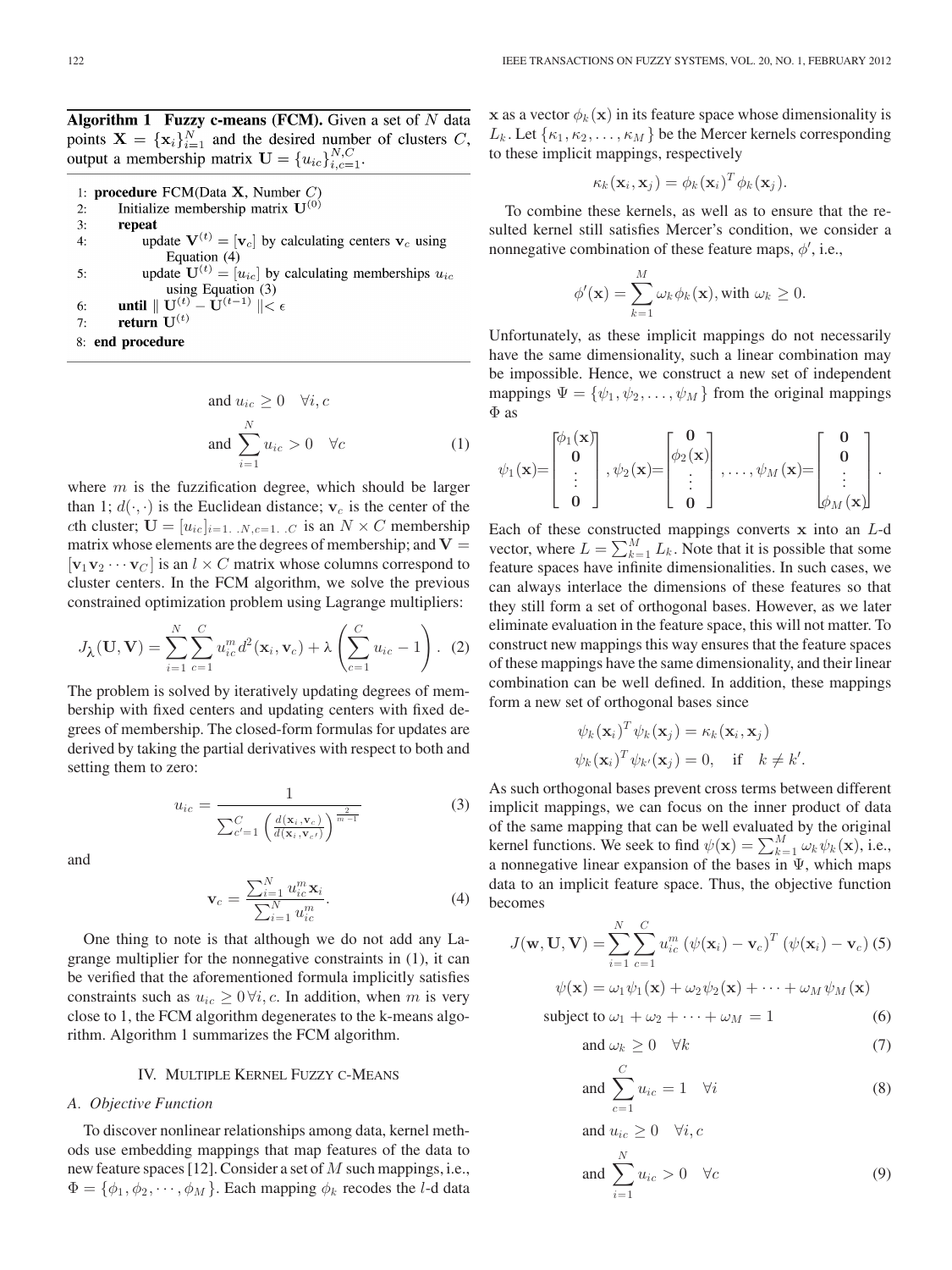where  $v_c$  is the center of the cth cluster in the implicit feature space,  $\mathbf{w} = (\omega_1, \omega_2, \dots, \omega_M)^T$  is a vector consisting of weights, U is an  $N \times C$  membership matrix whose elements are the memberships  $u_{ic}$ , and **V** is an  $L \times C$  matrix whose columns correspond to cluster centers.

#### *B. Optimizing Memberships*

The goal of MKFC is to simultaneously find combination weights **w**, memberships **U**, and cluster centers **V**, which minimize the objective function in (5). However, direct evaluation of the cluster centers may not be possible because they are in the implicit feature space; we show later that their associated computation can be replaced by the kernel trick. Similar to FCM, we first fix the weights and cluster centers to find the optimal memberships. For brevity, we use  $D_{ic}$  to denote the distance between data  $x_i$  and cluster center  $v_c$ , i.e.,  $D_{ic}^2 = (\psi(\mathbf{x}_i) - \mathbf{v}_c)^T (\psi(\mathbf{x}_i) - \mathbf{v}_c)$ . Thus, (5) can be written as

$$
J(\mathbf{w}, \mathbf{U}, \mathbf{V}) = \sum_{i=1}^{N} \sum_{c=1}^{C} u_{ic}^{m} D_{ic}^{2}.
$$
 (10)

When the weights and cluster centers are fixed, the distances are constants. Similar to FCM [see (2)], by forming an energy function with Lagrange multiplier  $\lambda$  for the constraint  $\sum_{c=1}^{C} u_{ic} = 1$ , we have

$$
J_{\lambda}(\mathbf{U}, \mathbf{V}) = \sum_{i=1}^{N} \sum_{c=1}^{C} u_{ic}^{m} D_{ic}^{2} + \lambda \left( \sum_{c=1}^{C} u_{ic} - 1 \right).
$$

Next, we take its derivatives with respect to the memberships and set them to zero; for each membership  $u_{ic}$ , we have

$$
\frac{\partial J_{\lambda}}{\partial u_{ic}} = m D_{ic}^2 u_{ic}^{m-1} + \lambda = 0.
$$

The solution for  $u_{ic}$  is

$$
u_{ic} = \left(\frac{-\lambda}{m}\right)^{\frac{1}{m-1}} \frac{1}{D_{ic}^{2/(m-1)}}.
$$

Because of the constraint  $\sum_{c=1}^{C} u_{ic} = 1$ , we can eliminate  $\lambda$  and obtain the closed-form solution for the optimal memberships as

$$
u_{ic} = \frac{1}{\sum_{c'=1}^{C} \left(\frac{D_{ic}^2}{D_{ic'}^2}\right)^{\frac{1}{m-1}}}.
$$
 (11)

# *C. Optimizing Weights*

From (11), it can be seen that when the weights **w** and cluster centers **V** are fixed, the optimal memberships **U** can be obtained. Now, let us assume that the memberships are fixed. We seek to derive the optimal centers and weights to combine the kernels. By taking the derivative of  $J(\mathbf{w}, \mathbf{U}, \mathbf{V})$  in (5) with respect to  $v_c$  and setting it to zero, we have

$$
\frac{\partial J(\mathbf{w}, \mathbf{U}, \mathbf{V})}{\partial \mathbf{v}_c} = -2 \sum_{i=1}^N u_{ic}^m (\psi(\mathbf{x}_i) - \mathbf{v}_c) = 0.
$$

Hence, when  $U$  are given, the optimal  $v_c$  is the following closedform solution represented by the combination weights

$$
\mathbf{v}_c = \frac{\sum_{i=1}^{N} u_{ic}^m \psi(\mathbf{x}_i)}{\sum_{i=1}^{N} u_{ic}^m} = \sum_{i=1}^{N} \hat{u}_{ic} \psi(\mathbf{x}_i)
$$
(12)

where  $\hat{u}_{ic} = \frac{u_{ic}^m}{\sum_{i=1}^{N} u_{ic}^m}$  is the normalized membership. How-

ever, these cluster centers are in the kernel-defined feature space which might be implicit or even have an infinite dimensionality. Therefore, it may be impossible to directly evaluate these centers. Fortunately, for clustering, it is often sufficient to just obtain the memberships; we later show that it is possible to obtain memberships and weights without implicitly evaluating cluster centers. Thus, we focus on finding optimal weights for fixed memberships when the cluster centers are the closed-form optimal solution [see (12)]

$$
D_{ic}^{2} = (\psi(\mathbf{x}_{i}) - \mathbf{v}_{c})^{T} (\psi(\mathbf{x}_{i}) - \mathbf{v}_{c})
$$
  
\n
$$
= \psi(\mathbf{x}_{i})^{T} \psi(\mathbf{x}_{i}) - 2\psi(\mathbf{x}_{i})^{T} \left(\sum_{j=1}^{N} \hat{u}_{jc} \psi(\mathbf{x}_{j})\right)
$$
  
\n
$$
+ \left(\sum_{j=1}^{N} \hat{u}_{jc} \psi(\mathbf{x}_{j})\right)^{T} \left(\sum_{j'=1}^{N} \hat{u}_{j'c} \psi(\mathbf{x}_{j'})\right)
$$
  
\n
$$
= \sum_{k=1}^{M} \omega_{k}^{2} \kappa_{k}(\mathbf{x}_{i}, \mathbf{x}_{i}) - 2 \sum_{j=1}^{N} \sum_{k=1}^{M} \hat{u}_{jc} \omega_{k}^{2} \kappa_{k}(\mathbf{x}_{i}, \mathbf{x}_{j})
$$
  
\n
$$
+ \sum_{j=1}^{N} \sum_{j'=1}^{N} \sum_{k=1}^{M} \hat{u}_{jc} \hat{u}_{jc} \omega_{jc}^{2} \kappa_{k}(\mathbf{x}_{j}, \mathbf{x}_{j'})
$$
 (13)

Since memberships are fixed and kernel functions can be evaluated, (13) can be rearranged as

$$
D_{ic}^2 = \sum_{k=1}^{M} \alpha_{ick} \omega_k^2
$$
 (14)

where the coefficient  $\alpha_{ick}$  can be written as

$$
\alpha_{ick} = \kappa_k(\mathbf{x}_i, \mathbf{x}_i) - 2 \sum_{j=1}^N \hat{u}_{jc} \kappa_k(\mathbf{x}_i, \mathbf{x}_j)
$$
  
+ 
$$
\sum_{j=1}^N \sum_{j'=1}^N \hat{u}_{jc} \hat{u}_{j'c} \kappa_k(\mathbf{x}_j, \mathbf{x}_{j'}).
$$
 (15)

Note that we have eliminated cluster centers from the evaluation. Thus, the objective function in (10) becomes

$$
J(\mathbf{w}, \mathbf{U}) = \sum_{i=1}^{N} \sum_{c=1}^{C} u_{ic}^{m} \sum_{k=1}^{M} \alpha_{ick} \omega_{k}^{2}
$$
  
subject to  $\omega_{1} + \omega_{2} + \cdots + \omega_{M} = 1$   
and  $\omega_{k} \ge 0 \quad \forall k$   
and  $\sum_{c=1}^{C} u_{ic} = 1 \quad \forall i$   
and  $u_{ic} > 0 \quad \forall i, c.$  (16)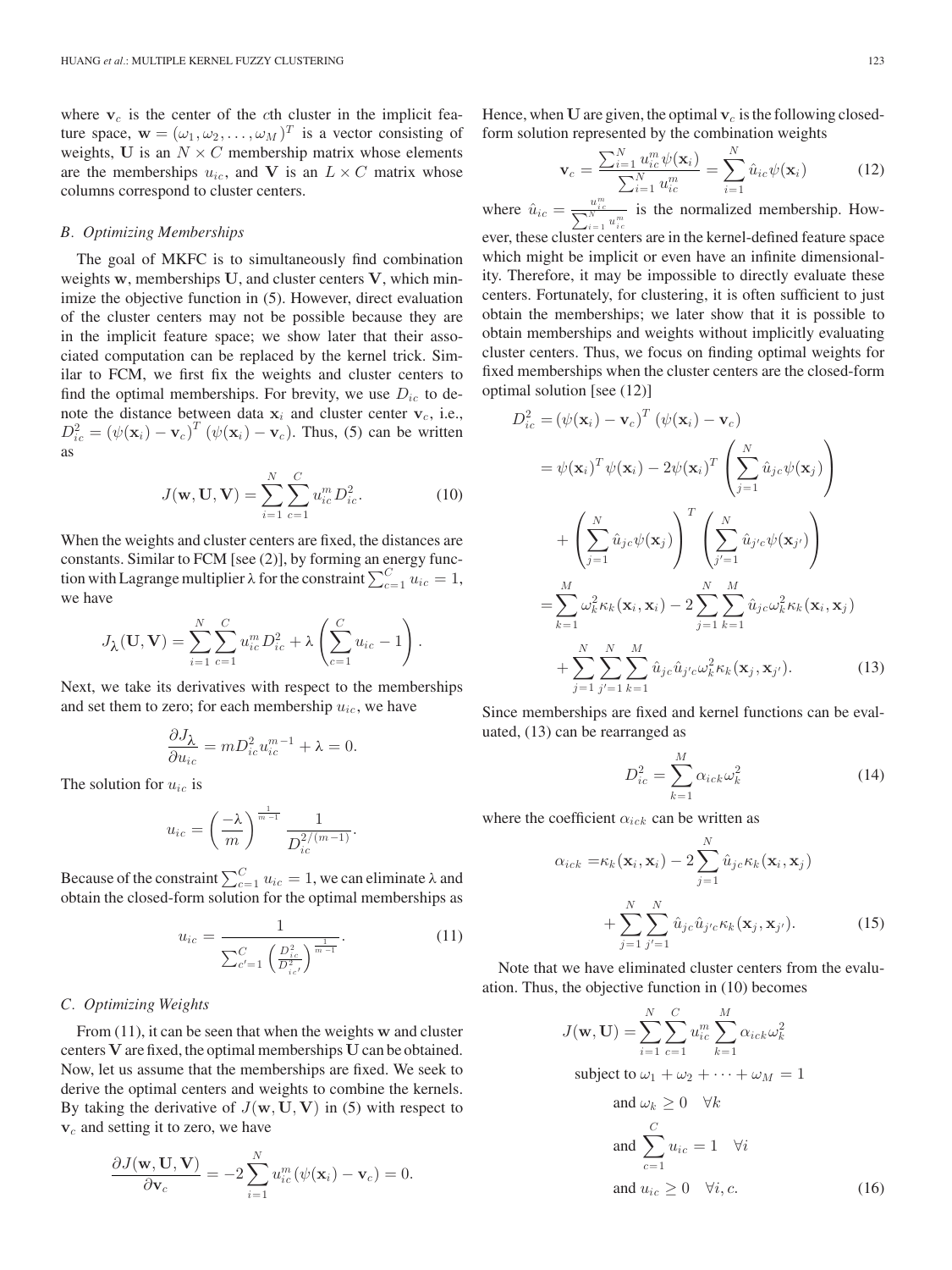When memberships are fixed, we have

$$
J(\mathbf{w}) = \sum_{k=1}^{M} \beta_k \omega_k^2
$$
  
subject to  $\omega_1 + \omega_2 + \dots + \omega_M = 1$   
and  $\omega_k \ge 0 \quad \forall k$  (17)

where the coefficient  $\beta_k$  is

$$
\beta_k = \sum_{i=1}^{N} \sum_{c=1}^{C} u_{ic}^m \alpha_{ick}.
$$
 (18)

This is a constrained optimization problem. By introducing a Lagrange multiplier, we have

$$
J_{\pmb{\lambda}}(\mathbf{w},\lambda)=\sum_{k=1}^M\beta_k\omega_k^2-2\lambda\left(\sum_{k=1}^M\omega_k-1\right).
$$

Note that for now, we ignore the constraint that weights must be nonnegative. Later, we show that it is satisfied in our solution. By taking the partial derivatives and setting them to zero, we have

$$
\frac{\partial J_{\lambda}}{\partial \omega_k} = 2\beta_k \omega_k - 2\lambda = 0.
$$

The solution for the aforementioned equation is  $\omega_k = \frac{\lambda}{\beta_k}$ . In addition, we know that

$$
\sum_{k=1}^{M} \omega_k = \left(\frac{1}{\beta_1} + \frac{1}{\beta_2} + \dots + \frac{1}{\beta_M}\right) \lambda = 1.
$$

Thus, we have

$$
\lambda = \frac{1}{\frac{1}{\beta_1} + \frac{1}{\beta_2} + \cdots + \frac{1}{\beta_M}}
$$

and the weight is the harmonic mean

$$
\omega_k = \frac{\frac{1}{\beta_k}}{\frac{1}{\beta_1} + \frac{1}{\beta_2} + \dots + \frac{1}{\beta_M}}.
$$
 (19)

Previously, we have derived the alternative optimizations of memberships and kernel combination weights. However, the derivations are based only on the equality constraints [see (6) and (8)] and do not take into account the inequality constraint, i.e., the memberships and weights should not be negative [see (7) and (9)]. Since it is easy to verify that the derived memberships [see (11)] always satisfy  $u_{ic} \ge 0$  and  $\sum_{i=1}^{N} u_{ic} > 0$   $\forall c$ , we show that the solution of the combination weights also satisfies the non-negative constraint, i.e.,  $\omega_k \geq 0$ . We first show that  $\beta_k \geq 0$ for all k. By definition,  $D_{ic}^2$  should always be nonnegative for all weights, i.e.,  $\forall \omega_k, D_{ic}^2 = \sum_{k=1}^{M} \alpha_{ick} \omega_k^2 \ge 0$ . Thus, we can conclude that  $\forall \omega_k, \alpha_{ick} \geq 0$ . Otherwise, if  $\alpha_{ick'} < 0$  for some k', we can let  $\omega_{k'} = 1$  and  $\omega_k = 0$  if  $k \neq k'$ . However, this set of weight assignments means that  $D_{ic}^2 < 0$ , which contradicts

Algorithm 2 Multiple kernel fuzzy c-means (MKFC). Given a set of N data points  $X = \{x_i\}_{i=1}^N$ , a set of kernel functions  $\{\kappa_k\}_{k=1}^M$ , and the desired number of clusters C, output a membership matrix  $\mathbf{U} = \{u_{ic}\}_{i,c=1}^{N,C}$  and weights  $\{\omega_k\}_{k=1}^M$  for the kernels.

1: **procedure** MKFC(Data **X**, Number *C*, Kernels  $\{\kappa_k\}_{k=1}^M$ ) Initialize membership matrix  $\mathbf{U}^{(0)}$  $2:$ 3. repeat **ii**  $\hat{u}_{ic}^{(t)} = \frac{u_{ic}^{(t)m}}{\sum_{i=1}^{N} u_{ic}^{(t)m}}$   $\triangleright$  calculate normalized memberships<br>  $\triangleright$  calculate coefficients by Equation (15)<br> **for**  $(i = 1..N; c = 1..C; k = 1..M)$  **do**<br>  $\alpha_{ick} \leftarrow \kappa_k(\mathbf{x}_i, \mathbf{x}_i) - 2 \sum_{j=1}^{N} \hat{u}_{$  $4:$  $5:$ 6:  $\sum_{j=1}^N\sum_{j'=1}^N\hat{u}_{jc}^{(t)}\hat{u}_{j'c}^{(t)}\kappa_k(\mathbf{x}_j,\mathbf{x}_{j'})$  $7:$  $\rhd$  calculate coefficients by Equation (18) for  $(k = 1..M)$  do<br>  $\beta_k \leftarrow \sum_{i=1}^N \sum_{c=1}^C \left(u_{ic}^{(t)}\right)^m \alpha_{ick}$ <br>
end for  $8:$ 9:  $10:$  $\rhd$  update weights by Equation (19) for  $(k = 1..M)$  do  $\omega_k^{(t)} \leftarrow \frac{1}{\frac{1}{\beta_1} + \frac{1}{\beta_2} + \cdots + \frac{1}{\beta_M}}$ <br>and for  $11:$  $12:$ end for<br>  $\triangleright$  calculate distances by Equation (14)<br>
for  $(i = 1..N; c = 1..C)$  do<br>  $D_{ic}^2 \leftarrow \sum_{k=1}^{M} \alpha_{ick} \left(\omega_k^{(t)}\right)^2$ <br>
end for  $13:$  $14:$  $15:$  $16:$  $\rhd$  update memberships by Equation (11) for  $(i = 1..N; c = 1..C)$  do<br>  $u_{ic}^{(t)} \leftarrow \frac{1}{\sum_{c'=1}^{C} \left(\frac{D_{ic}^2}{D^2ic'}\right)^{\frac{1}{m-1}}}$ <br>
end for<br>
until  $||U^{(t)} - U^{(t-1)}|| < \epsilon$ <br>
return  $U^{(t)}, \{\omega_k^{(t)}\}_{k=1}^M$  $17:$  $18:$ 19: 20:  $21:$ 22: end procedure

its nonnegative property. Therefore, since both  $\alpha_{ick}$  and  $u_{ic}$  are nonnegative, from (18), we conclude that  $\beta_k \geq 0$ . Finally, since  $\omega_k$ 's are harmonic means of nonnegative  $\beta_k$ 's as shown in (19), they are also nonnegative. Thus, even though we do not initially take into account the nonnegative constraint, the solution that we obtain automatically satisfies this constraint.

# *D. Algorithm*

We start from the objective function involving cluster centers, memberships, and kernel weights. We show that the cluster centers can be eliminated from the objective function so that we do not need to implicitly evaluate cluster centers, which are potentially not computable. Algorithm 2 summarizes the MKFC algorithm, which starts by initializing a random membership matrix satisfying nonnegative and unity constraints. Optimal weights are calculated by fixing the memberships, and optimal memberships are updated assuming fixed weights. The process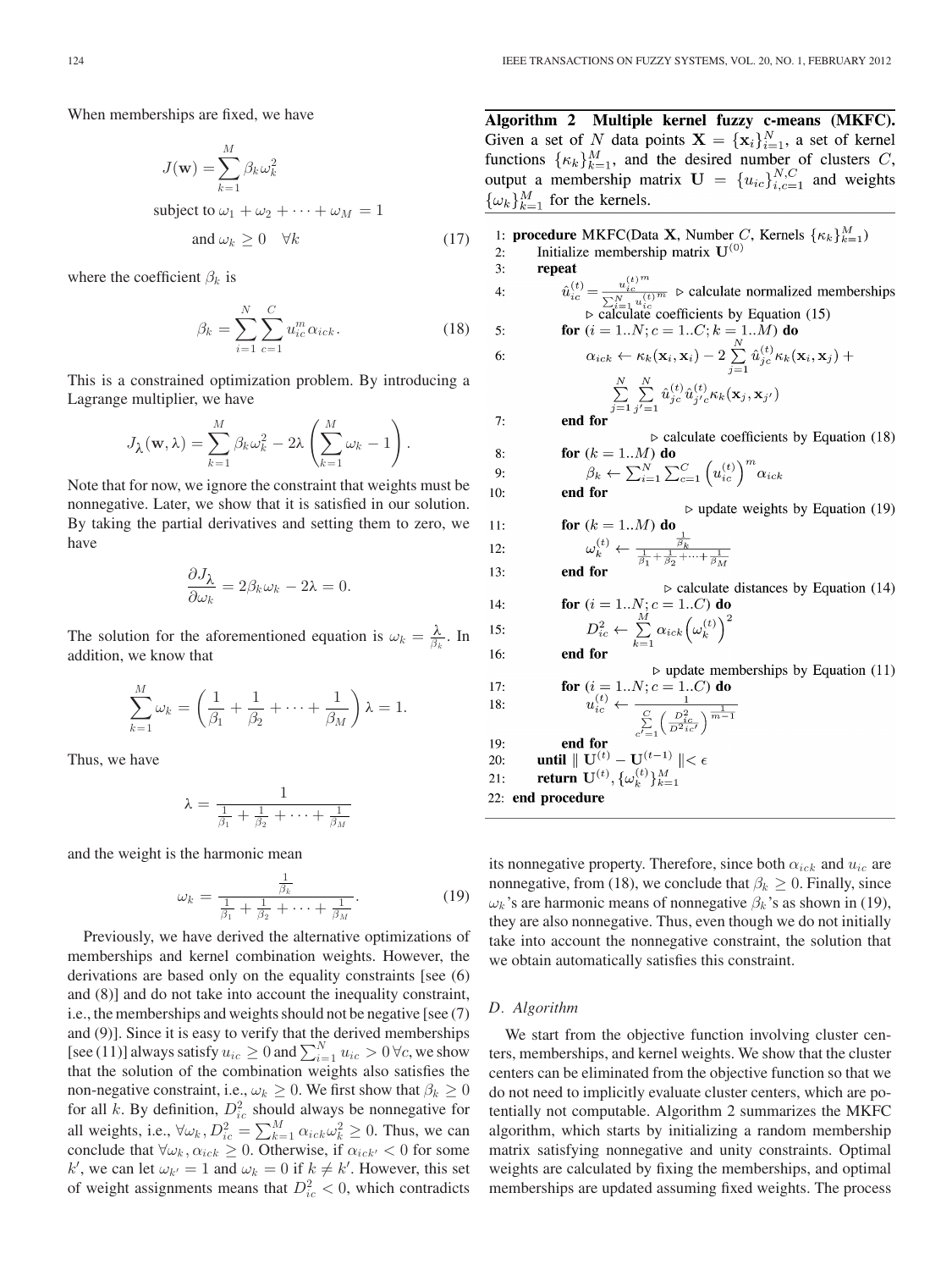| ID              | <b>Name</b>                                              | #instances | #features | #classes       | comment                                                   |
|-----------------|----------------------------------------------------------|------------|-----------|----------------|-----------------------------------------------------------|
| S1              | Equal                                                    | 160        | 10        | 8              |                                                           |
| S <sub>2</sub>  | Variant                                                  | 160        | 10        | 8              |                                                           |
| R1              | Wine                                                     | 178        | 13        | 3              |                                                           |
| R <sub>2</sub>  | Glass Identification                                     | 214        | 9         | 6              |                                                           |
| R3              | <b>SPECT</b> Heart                                       | 267        | 22        | $\mathbf{2}$   |                                                           |
| R <sub>4</sub>  | Ecoli                                                    | 336        | $\tau$    | 8              |                                                           |
| R5              | Ionosphere                                               | 351        | 34        | $\mathbf{2}$   |                                                           |
| R6              | Libras Movement                                          | 360        | 90        | 15             |                                                           |
| R7              | <b>Breast Cancer Wisconsin(Diagnostic)</b>               | 569        | 30        | $\mathbf{2}$   |                                                           |
| R8              | <b>Balance Scale</b>                                     | 625        | 4         | 3              |                                                           |
| R9              | Optical Recognition of Handwritten Digits(1,7)           | 361        | 64        | $\overline{c}$ | digit $1$ and $7$ in test set                             |
| <b>R10</b>      | Optical Recognition of Handwritten Digits(2,7)           | 356        | 64        | 2              | digit 2 and 7 in test set                                 |
| <b>R11</b>      | Optical Recognition of Handwritten Digits(0, 6, 8, 9)    | 713        | 64        | 4              | digit $0.6, 8$ and $9$ in test set                        |
| R <sub>12</sub> | Optical Recognition of Handwritten Digits $(1, 2, 7, 9)$ | 718        | 64        | 4              | digit $1,2,7$ and 9 in test set                           |
| R <sub>13</sub> | Pima Indians Diabetes                                    | 768        | 8         | $\overline{c}$ |                                                           |
| <b>R14</b>      | Connectionist Bench(Vowel Recognition-Deterding Data)    | 990        | 10        | 11             |                                                           |
| R15             | Yeast                                                    | 1,484      | 8         | 10             |                                                           |
| <b>R16</b>      | Statlog(Landsat Satellite)                               | 2,236      | 36        | $\overline{c}$ | class 1 and 2                                             |
| R17             | Statlog(Landsat Satellite)                               | 480        | 36        | 6              | randomly choose 80 instances from each class              |
| <b>R18</b>      | Letter Recognition(A,B)                                  | 1,555      | 16        | $\mathbf{2}$   | letter A and B                                            |
| R <sub>19</sub> | Letter Recognition(A,B,C,D)                              | 3,096      | 16        | 4              | letter A,B,C,D                                            |
| $R_{20}$        | Waveform Database Generator(Version 2)                   | 5,000      | 21        | 3              |                                                           |
| F1              | ORL                                                      | 360        | 7744      | 40             |                                                           |
| F2              | <b>CMU-PIE</b>                                           | 1496       | 7744      | 68             | The frontal images (Pose 27) with 22 different lightings  |
| T1              | 20 Newsgroups                                            | 2000       | 25753     | 20             | randomly choose 100 instances from each class in test set |
| T2              | Reuters-21578                                            | 2189       | 8575      | 8              | The test set                                              |

TABLE I SUMMARY OF THE DATASETS USED IN THE EXPERIMENTS

The first two, Equal and Variant, are synthetic datasets whose dimensions have different feature reliability characteristics. The following 20 datasets are adopted from the UCI machine learning repository, two face databases from ORL and CMU-PIE, and the last two are text datasets from 20 Newsgroups and Reuters-21578.

is repeated until the amount of change per iteration in the membership matrix falls below a given threshold. The computational complexity of MKFC is  $O(N^2CM)$  per iteration, excluding construction of the kernel matrices.

# *E. Multiple Kernel K-Means: A Special Case of Multiple Kernel Fuzzy c-Means*

The proposed MKFC method can be viewed as a multiple kernel extension of k-means, which is the most widely used clustering algorithm. The argument is similar to that for k-means being a special case of FCM.

Consider (11) when  $m$  approaches 1. If there exists any cluster c' such that  $D_{ic'} < D_{ic}$ , then the denominator approaches  $\infty$ . On the other hand, if  $D_{ic}$  is the smallest among all  $D_{ic'}$ , the denominator approaches zero, i.e.,

$$
u_{ic} = \begin{cases} 0, & \text{if there exists } c' \text{ such that } D_{ic'} < D_{ic} \\ 1, & \text{otherwise.} \end{cases}
$$

Since  $u_{ic}$  is either 1 or 0 as determined by the nearest center, MKFC reduces to hard clustering. We here refer to the resultant hard-clustering version of MKFC (when  $m$  is very close to 1) as multiple kernel k-means (MKKM). MKKM is depicted in Algorithm 3. To the best of our knowledge, there is no previous study that has extended k-means to MKKM.

#### V. EXPERIMENTS

We begin this section by reviewing the measures that we have adopted to evaluate and compare the clustering results (see Section V-A), after which we discuss the issue of the base kernel selection (see Section V-B). We conclude the section with a presentation of experiments on synthetic data (see Section V-C), a number of real datasets from the University of California, Irvine (UCI) machine learning repository [35] (see Section V-D), two well-known face databases from ORL [36] and CMU-PIE [37] (see Section V-E), and two well-known text datasets from 20 Newsgroups and Reuters-21578 (see Section V-F).

For each set of experiments, we describe the datasets, the experimental settings, the choice of kernels, the experimental results, and comparisons with other methods.

These datasets are summarized in Table I. For all experiments, we set the fuzzification degree  $m$  to 1.08 and the stop threshold  $\epsilon$  as 0.0001. Since the focus of this paper is not the estimation of the number of clusters, we set as the ground truth for all methods the number of clusters C. Because the performance of these clustering methods depends on the initial values, we performed 50 runs for each experiment and report the average. We compare the proposed method (MKFC) and MKKM with k-means (Kmean), FCM, and single-KFC.

# *A. Performance Measures*

The FCM-based soft-clustering algorithms (i.e., FCM, KFC, and MKFC) that are described in this paper generate an  $N \times C$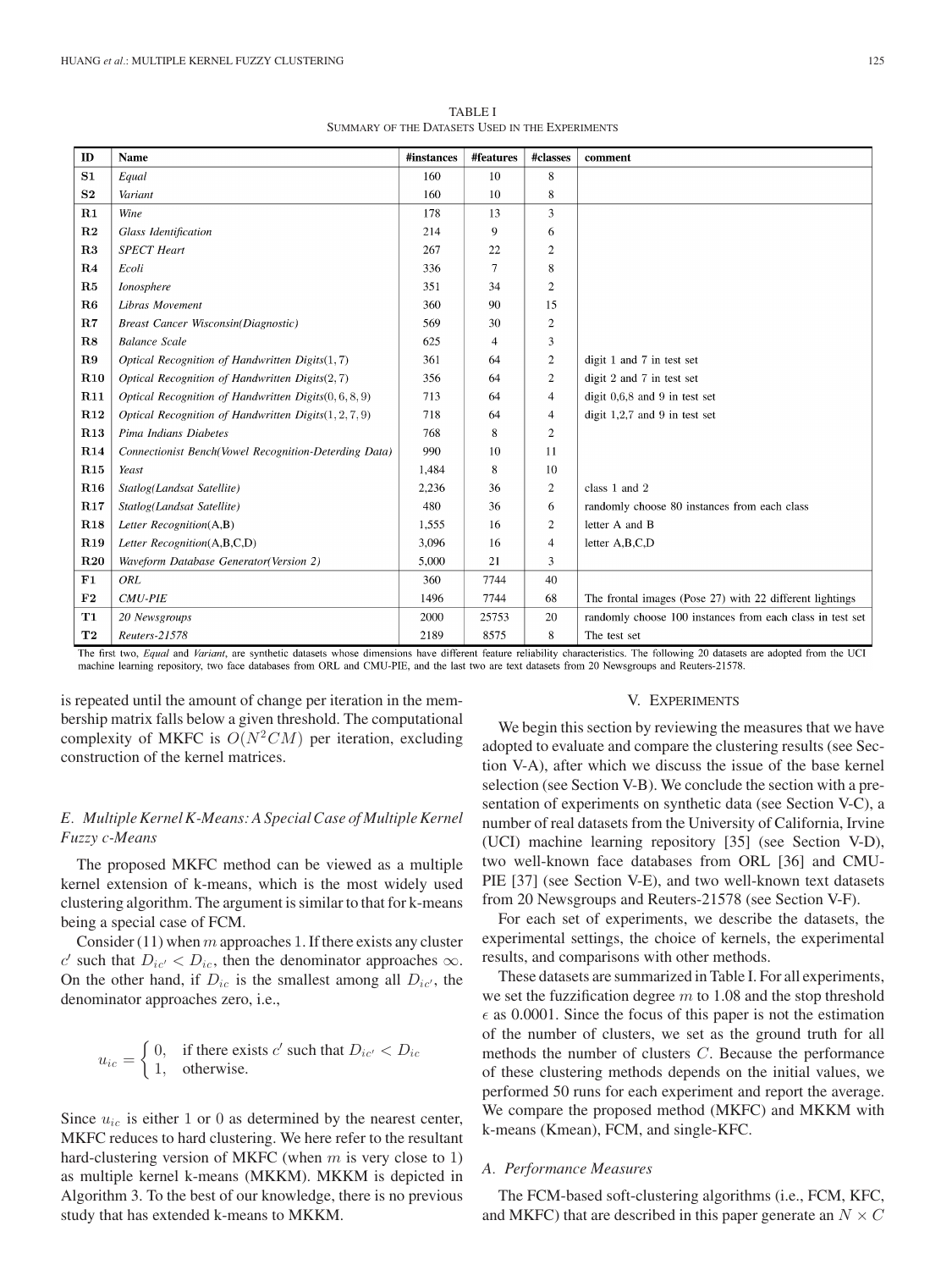matrix  $\mathbf{U} = [u_{ic}]_{i=1...N, c=1...C}$  whose elements  $u_{ic} \in [0, 1]$  are the membership degrees, the possibility that data  $x_i$  belongs to the cth cluster. These membership degrees make it possible for us to measure the performance of these algorithms using either hard-clustering measures or soft-clustering measures.

*Hard-Clustering Measures:* Most clustering measures are designed for the evaluation of the results of hard clustering, in which each data item is assigned to a single class. To use this kind of measure for soft clustering, one must convert the membership degrees to hard assignments. We take the conventional approach for such assignments, i.e., we assign each data item to the cluster with the highest membership degree. Hard-clusterings measures can be roughly categorized into pair-counting-based measures (e.g., Rand index (RI) and adjusted Rand index (ARI) [38]), setmatching-based measures (e.g.,  $H$  criterion), and informationtheoretic-based measures (e.g., mutual information and normalized mutual information (NMI) [39]).

While there are studies that evaluate these clustering measures, there is currently no definite answer as to which measure is best. Vinh *et al.* [40] reported that some popular measures do not facilitate informative clustering comparisons because they either do not have a predetermined range or do not have a constant baseline value. For these measures, a poor clustering could yield a very high performance index, especially with a large number of clusters. They suggest the ARI as a faithful measure that does not have these drawbacks. However, Wu *et al.* [41] reported that when clustering performances are hard to distinguish, we may still want to use the normalized variation of information, i.e., NMI. For fair comparisons, this paper uses both NMI and ARI as hard-clustering measures.

The goal of NMI [39] is to compare two hard partitions  $(R)$ and  $Q$ ) of a dataset **X** with N objects. Assume that R and  $Q$ have I and J clusters, respectively. The probability  $P(i)$  that a randomly selected object from **X** falls into cluster  $R_i$  of partition R is

$$
P(i) = \frac{|R_i|}{N}.
$$

The entropy  $H(R)$  associated with R is then defined as

$$
H(R) = -\sum_{i=1}^{I} P(i) \log P(i).
$$

Let  $P(i, j)$  denote the probability that an object belongs to cluster  $R_i$  in R and cluster  $Q_j$  in Q:

$$
P(i,j) = \frac{|R_i \cap Q_j|}{N}.
$$

The NMI between the two hard partitions  $R$  and  $Q$  can then be defined as

$$
NMI(R,Q) = \frac{\sum_{i=1}^{I} \sum_{j=1}^{J} P(i,j) \log \frac{P(i,j)}{P(i)P(j)}}{\sqrt{H(R)H(Q)}}.
$$
 (20)

In describing the formula for ARI, we start with the definitions of the following quantities:

*a* number of pairs of data objects belonging to the same class in  $R$  and to the same cluster in  $Q$ ;

- *b* number of pairs of data objects belonging to the same class in  $R$  and to different clusters in  $Q$ ;
- *c* number of pairs of data objects belonging to different classes in  $R$  and to the same cluster in  $Q$ ;
- *d* number of pairs of data objects belonging to different classes in R and to different clusters in Q.

The RI is then defined as

$$
\text{RI} = \frac{a+d}{a+b+c+}
$$

and the ARI is

$$
ARI = \frac{a - \frac{(a+b)(a+c)}{a+b+c+d}}{\frac{(a+b)+(a+c)}{2} - \frac{(a+b)(a+c)}{a+b+c+d}}.
$$
(21)

 $\overline{d}$ 

By measuring the ARI between the clustering results and the ground-truth clustering, we can evaluate the clustering performance for each method.

*Soft-Clustering Measures:* As pointed out by Campello [42], the casting of soft clusterings to hard clusterings often fails to faithfully reflect the performance of soft-clustering algorithms. For example, different fuzzy partitions (with potentially widely divergent spatial distributions) may result in the same crisp partition; accordingly, both will have the same hard-clustering measure. This loss of information, caused by the disposal of the fuzzy membership values, makes the hard clustering measures unable to discriminate between overlapped and nonoverlapped clusters. As such, these hard-clustering measures might not be appropriate for the assessment of fuzzy clustering algorithms. To get around these drawbacks, Campello proposed a fuzzy extension of the RI and other related indexes [42]. The extended index is obtained by first rewriting the formulation of the RI in a fully equivalent form using basic concepts from set theory. Given two membership matrices  $(U_1 \text{ and } U_2)$ , the quantities  $a, b, c$ , and d are redefined as follows when r and q are two soft partitions:

$$
a = |V \cap Y|
$$
  
\n
$$
b = |V \cap Z|
$$
  
\n
$$
c = |X \cap Y|
$$
  
\n
$$
d = |X \cap Z|
$$
\n(22)

where *V*, which is defined as  $V(j_1, j_2) = s_{i=1}^k t(r_{ij_1}, r_{ij_2})$ , is the set of pairs of data objects belonging to the same class in  $U_1$ ; X, which is defined as  $X(j_1, j_2) =$  $s_{i_1,i_2 \in [1,k]|i_1 \neq i_2} t(r_{i_1j_1}, r_{i_2j_2})$ , is the set of pairs of data objects belonging to different classes in  $U_1$ ; Y, which is defined as  $Y(j_1, j_2) = s_{l=1}^v t(q_{lj_1}, q_{lj_2})$ , is the set of pairs of data objects belonging to the same cluster in  $U_2$ ; and  $Z$ , which is defined as  $Z(j_1, j_2) = s_{l_1, l_2 \in [1, v] | l_1 \neq l_2} t(q_{l_1 j_1}, q_{l_2 j_2})$ , is the set of pairs of data objects belonging to different clusters in  $U_2$ .

Here, " $t$ " is a t-norm that is used as a conjunction to implement the connective "and" of the proposition: We use the "min" operator as a t-norm. Likewise, "s" is a co-norm that is used as a disjunction to implement the connective "or" of the proposition: We use the "max" operator as a co-norm. Since the cardinality of a fuzzy set is given by the sum of its membership values, we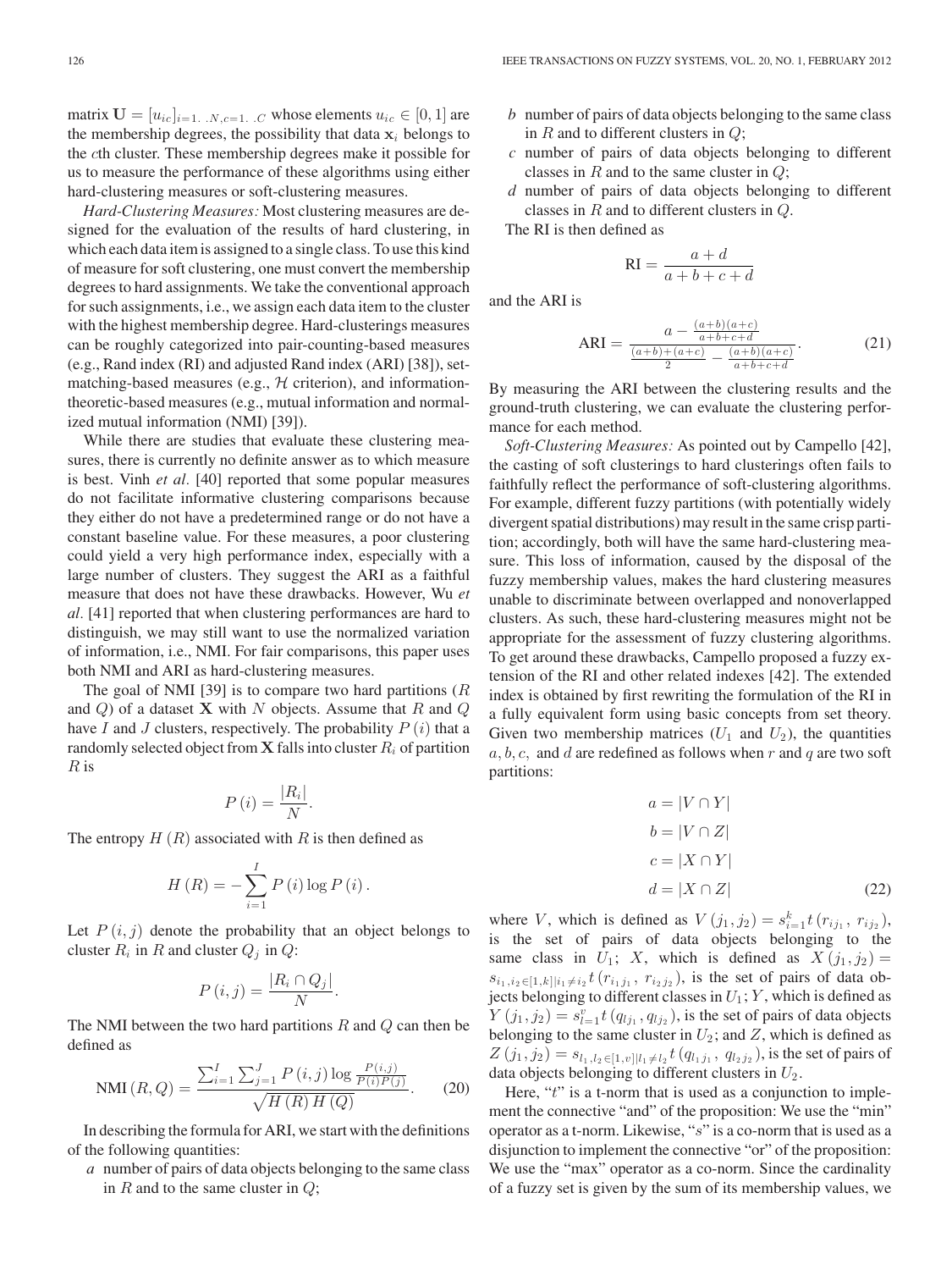rewrite (22) as

$$
a = |V \cap Y| = \sum_{j_2=2}^{N} \sum_{j_1=1}^{j_2-1} t (V(j_1, j_2), Y(j_1, j_2))
$$
  
\n
$$
b = |V \cap Z| = \sum_{j_2=2}^{N} \sum_{j_1=1}^{j_2-1} t (V(j_1, j_2), Z(j_1, j_2))
$$
  
\n
$$
c = |X \cap Y| = \sum_{j_2=2}^{N} \sum_{j_1=1}^{j_2-1} t (X(j_1, j_2), Y(j_1, j_2))
$$
  
\n
$$
d = |X \cap Z| = \sum_{j_2=2}^{N} \sum_{j_1=1}^{j_2-1} t (X(j_1, j_2), Z(j_1, j_2)).
$$

Plugging the aforementioned quantities into (21) yields extended ARI (EARI), i.e., the fuzzy extension to ARI. As we are not aware of any soft extension for NMI, for the soft-clustering measure, we use only EARI. In the following experiments, we use NMI, ARI, and EARI to compare algorithms.

#### *B. Selection of Base Kernels*

Kernels are often used to address the problems of ineffective features and similarity measures. Features can be ineffective for two possible reasons. First, the data could exhibit nonlinear relationships. For better modeling, kernel functions define the similarity of data in a more appropriate feature space. Second, the provided feature vectors may not faithfully reflect the intrinsic properties of the data, and thus, the resulting similarities will not reflect the actual similarities between data items.

As kernel functions are essentially similarity measures for pairs of data, they can be used in many different ways, and sets of multiple kernels can be constructed in various ways. There are two common ways to construct kernel functions, corresponding to the two situations mentioned previously. First, given a set of representative vectors for data items, one can employ a number of reproducible kernel functions in the Hilbert space for the construction of multiple kernels. For example, we could measure the similarities between data items in different nonlinear spaces by mapping data to these spaces with different Gaussian kernels. For the UCI experiment, since we did not have access to the raw data, we constructed kernels this way. Second, given a set of raw data, different types of feature vectors can be extracted. These feature vectors often correspond to different cues and similarities can be measured in different feature spaces. For example, given a set of facial images for face clustering, one could extract different types of visual features such as colors or textures. For the face-clustering experiment, we extract three types of features to define different similarity measures (kernels). For the synthetic data, to facilitate analysis, we treat each dimension as a feature. This allows for intuitive interpretation of the experimental results.

In summary, the guideline to select base kernels is to use kernels (features) that are known to be effective in related problems. For example, Gaussian kernels are known to be effective in many classification problems, and local binary pattern (LBP) is a popular feature in face image applications. In principle,

the more the kernels (features) are used, the better the performance will be. We are still, however, limited by computational resources and the algorithm's tolerance to bad kernels.

#### *C. Synthetic Data*

We first evaluate MKFC on synthetic data because we know the correct answers for this case. Our primary goal is to show that because the proposed method assigns proper weights to kernels, it is less vulnerable to irrelevant or ineffective features or kernels. For this purpose, we synthesize l-dimensional vectors and treat each dimension as a feature. Given a pair of data  $\mathbf{x}_i$ ,  $\mathbf{x}_j$ , which are *l*-dimensional vectors, each of its dimensions  $\mathbf{x}_{ir(r=1\cdots l)}$  is taken as a scalar feature, and a kernel function  $\kappa(\cdot, \cdot)$  in 1-D space is used to measure the similarity between  $\mathbf{x}_{ir}$  and  $\mathbf{x}_{jr}$ . In this way, *l* kernels (similarities) can be obtained for each of the data pair  $\mathbf{x}_i$ ,  $\mathbf{x}_j$ . Two sets of synthetic data were generated as follows. For the first one, *Equal*, we synthesized eight groups of 10-D data, with 20 data points in each group. We made these groups well separated by sampling eight points, whose coordinates are uniformly sampled along each dimension. These eight points were then used as centers of Gaussians with the same width. For each Gaussian, 20 points were drawn. For this setup, it is reasonable to assume that each dimension has a roughly equal capability to separate the eight groups. A similar procedure was used for the second set, *Variant*. The only difference lies in the widths of the Gaussians. In *Equal*, we used the same width in each dimension, but in *Variant*, the widths were increased with the dimension index. Therefore, there was more overlap in *Variant* data in the dimensions with higher indexes.

Accordingly, we use a Gaussian kernel for each dimension:

$$
\kappa_r(\mathbf{x}_{ir}, \mathbf{x}_{jr}) = \exp(-\|\mathbf{x}_{ir} - \mathbf{x}_{jr}\|^2/\sigma).
$$

To choose  $\sigma$ , let the minimal value allowed for the Gaussian kernel over the dataset be  $\gamma$ . We then obtain the corresponding  $\sigma$  as

$$
\sigma = \min_{i,j} \left( -\|\mathbf{x}_{ir} - \mathbf{x}_{jr}\|^2 / \log(\gamma) \right).
$$

We set  $\gamma$  to 0.005. Fig. 1(a) illustrates the results for the *Equal* experiment. The *x*-axis is for the NMI index values. Each row shows the NMI value distribution over runs for a method. From left to right, the three green points of each row are sequentially the minimal, mean, and maximal NMI values among the runs. Thirteen methods are compared: *k*-means (Kmean), FCM, MKFC, and ten KFC methods. In the synthetic-data experiment, *k*-means and FCM use ten-dimensional feature vectors, but each of the KFC methods uses only one dimension as the feature. Hence, we expect *k*-means and FCM to outperform each KFC, since the latter method uses incomplete data. As our MKFC method uses a weighted combination of these 1-D kernels, we expect it to outperform single kernel-based methods. As can be seen, although the maximal NMI value of MKFC is the same as for Kmean and FCM, MKFC has a better mean NMI index (i.e., 0.9521) than the other two (i.e., 0.9486 for FCM and 0.9206 for Kmean). Note that we expect MKFC to exhibit performance similar to that of FCM, since the features are equally important in this synthetic dataset. The real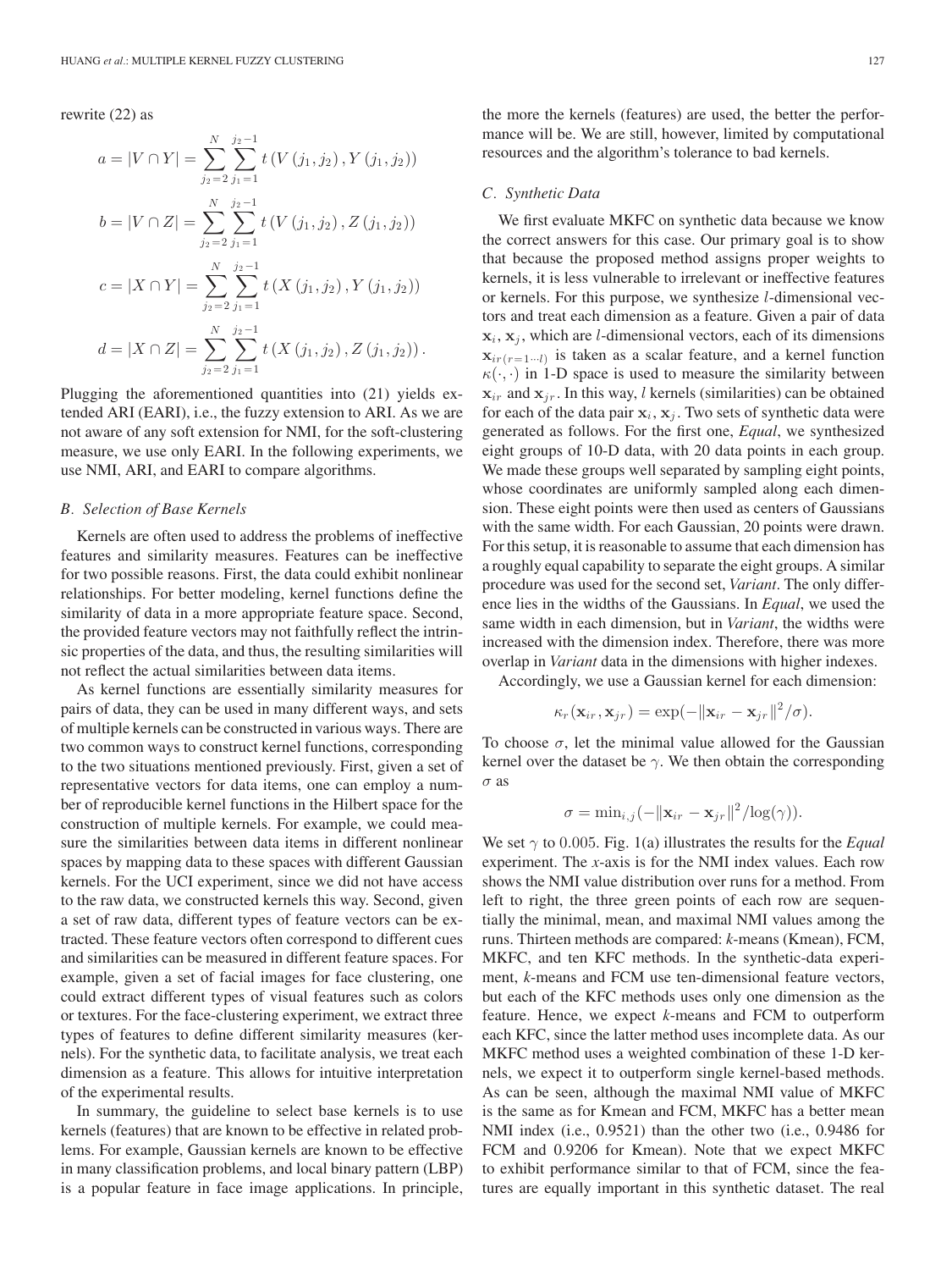

Fig. 1. For the *Equal* experiment, (a) the results and (b) the NMI values for each step of a single run.



Fig. 2. For the *Variant* experiment, (a) the results and (b) the NMI values for each step of a single run.

numbers for each KFC method are the weights that are discovered by MKFC. These kernel weights are all of similar magnitudes, which is appropriate, considering the artificial setting of equal weights in this synthetic dataset. Note that because of the overlap between clusters and noise, the discovered weights are not perfectly equal. Fig. 1(b) shows the NMI values for each MKFC iteration for the *Equal* experiment: It converges after only a few iterations.

Fig. 2 shows the results for the *Variant* experiment. As in the *Equal* experiment, k-means and FCM use ten-dimensional vectors, each KFC uses only one dimension as the feature, and MKFC uses a weighted combination of these ten dimensions. Because of the experiment settings, there is more data overlap in the dimensions of higher indexes, i.e., for data in these dimensions, it is more difficult to separate the eight groups. This is evident from Fig. 2(a). We observe that the NMI value decreases as the index of KFC increases. Accordingly, MKFC assigns higher weights to the kernels corresponding to the dimensions with lower indices. For example, the weight for  $KFC<sub>1</sub>$ is 0.23147, while the weight for  $KFC_{10}$  is only 0.041994. Fig. 3 shows the evolution of weights in a run. In the first iteration,



Fig. 3. Evolution of weights for the *Variant* experiment.

all dimensions have roughly equal weights. With each iteration, more weight is added to the more important dimensions (those with lower indexes). Overall, MKFC has a better NMI value (i.e., 0.9192) than Kmean (i.e., 0.9041) and FCM (i.e., 0.9102).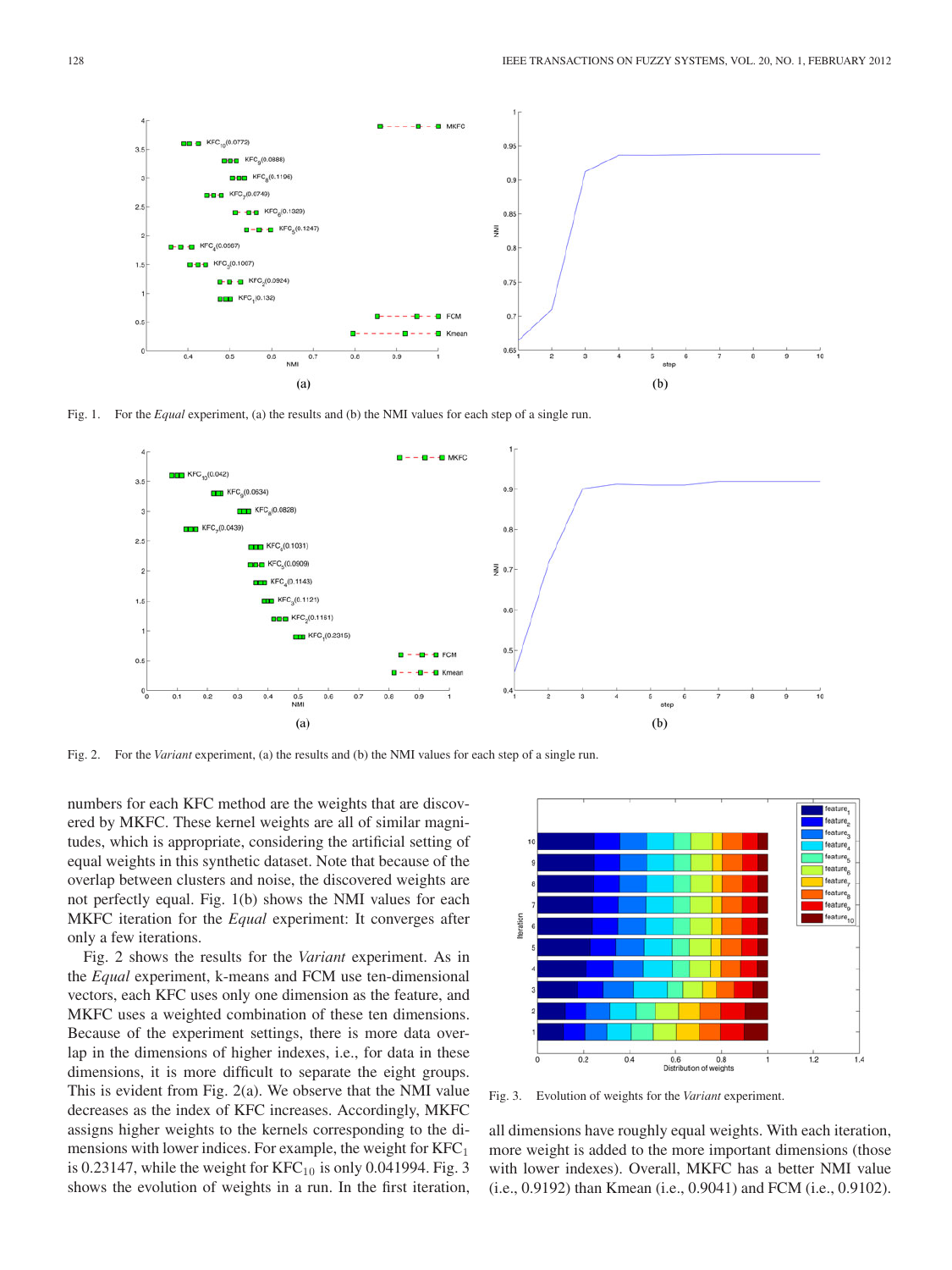TABLE II COMPARISONS OF DIFFERENT ALGORITHMS ON UCI DATASETS IN TERMS OF NMI

| $\mathbf{D}$ | Kmean     | <b>FCM</b> | $KFC_1$   | KFC <sub>2</sub> | KFC <sub>3</sub> | KFC <sub>4</sub> | KFC <sub>5</sub> | KFC <sub>6</sub> | KFC <sub>7</sub> | $KFC_8$   | <b>MKFC</b> | <b>MKKM</b> |
|--------------|-----------|------------|-----------|------------------|------------------|------------------|------------------|------------------|------------------|-----------|-------------|-------------|
| R1           | 0.865(8)  | 0.865(8)   | 0.878(6)  | 0.893(3)         | 0.893(3)         | 0.892(5)         | 0.877(7)         | 0.842(10)        | 0.842(10)        | 0.811(12) | 0.909(1)    | 0.899(2)    |
| R2           | 0.320(12) | 0.333(11)  | 0.333(10) | 0.335(9)         | 0.342(6)         | 0.349(5)         | 0.356(1)         | 0.356(2)         | 0.354(4)         | 0.335(8)  | 0.355(3)    | 0.338(7)    |
| R3           | 0.139(11) | 0.137(12)  | 0.153(9)  | 0.201(2)         | 0.198(3)         | 0.145(10)        | 0.167(6)         | 0.167(6)         | 0.167(6)         | 0.178(5)  | 0.226(1)    | 0.196(4)    |
| R4           | 0.570(6)  | 0.574(3)   | 0.574(1)  | 0.573(5)         | 0.574(4)         | 0.568(7)         | 0.563(10)        | 0.564(9)         | 0.561(11)        | 0.556(12) | 0.574(2)    | 0.565(8)    |
| R5           | 0.125(8)  | 0.120(10)  | 0.120(10) | 0.115(12)        | 0.122(9)         | 0.198(5)         | 0.197(6)         | 0.244(1)         | 0.231(2)         | 0.211(3)  | 0.202(4)    | 0.185(7)    |
| $_{\rm R6}$  | 0.581(12) | 0.583(11)  | 0.590(8)  | 0.596(7)         | 0.600(6)         | 0.604(3)         | 0.608(1)         | 0.606(2)         | 0.601(5)         | 0.586(10) | 0.603(4)    | 0.590(8)    |
| $_{\rm R7}$  | 0.577(5)  | 0.571(7)   | 0.584(1)  | 0.584(1)         | 0.578(3)         | 0.546(8)         | 0.527(9)         | 0.501(10)        | 0.474(11)        | 0.409(12) | 0.578(3)    | 0.572(6)    |
| $_{\rm R8}$  | 0.121(1)  | 0.118(6)   | 0.119(4)  | 0.119(3)         | 0.118(5)         | 0.112(12)        | 0.114(11)        | 0.116(7)         | 0.116(8)         | 0.116(9)  | 0.120(2)    | 0.115(10)   |
| R9           | 0.980(7)  | 1.000(1)   | 1.000(1)  | 0.992(4)         | 0.990(5)         | 0.982(6)         | 0.975(8)         | 0.521(10)        | 0.483(11)        | 0.325(12) | 1.000(1)    | 0.955(9)    |
| <b>R10</b>   | 0.806(2)  | 0.806(2)   | 0.806(2)  | 0.806(2)         | 0.806(2)         | 0.795(8)         | 0.784(9)         | 0.743(10)        | 0.700(11)        | 0.607(12) | 0.806(2)    | 0.808(1)    |
| R11          | 0.803(5)  | 0.800(7)   | 0.801(6)  | 0.804(3)         | 0.816(1)         | 0.788(8)         | 0.755(9)         | 0.728(10)        | 0.555(12)        | 0.573(11) | 0.812(2)    | 0.804(3)    |
| <b>R12</b>   | 0.664(6)  | 0.707(1)   | 0.686(3)  | 0.683(5)         | 0.683(4)         | 0.653(7)         | 0.616(9)         | 0.425(10)        | 0.417(11)        | 0.403(12) | 0.686(2)    | 0.651(8)    |
| R13          | 0.102(12) | 0.114(10)  | 0.130(8)  | 0.130(7)         | 0.127(9)         | 0.140(5)         | 0.144(3)         | 0.146(1)         | 0.145(2)         | 0.143(4)  | 0.140(6)    | 0.111(11)   |
| <b>R14</b>   | 0.362(11) | 0.369(9)   | 0.371(7)  | 0.371(6)         | 0.370(8)         | 0.373(4)         | 0.372(5)         | 0.377(3)         | 0.378(1)         | 0.234(12) | 0.378(2)    | 0.366(10)   |
| <b>R15</b>   | 0.253(3)  | 0.250(10)  | 0.253(3)  | 0.254(2)         | 0.252(8)         | 0.253(3)         | 0.253(3)         | 0.250(9)         | 0.246(11)        | 0.238(12) | 0.253(3)    | 0.255(1)    |
| <b>R16</b>   | 0.454(1)  | 0.411(2)   | 0.359(6)  | 0.361(5)         | 0.374(3)         | 0.350(7)         | 0.347(9)         | 0.320(11)        | 0.322(10)        | 0.302(12) | 0.373(4)    | 0.348(8)    |
| <b>R17</b>   | 0.722(8)  | 0.725(7)   | 0.726(6)  | 0.729(5)         | 0.732(2)         | 0.730(4)         | 0.722(9)         | 0.711(10)        | 0.703(11)        | 0.700(12) | 0.734(1)    | 0.731(3)    |
| <b>R18</b>   | 0.707(7)  | 0.707(7)   | 0.718(1)  | 0.718(1)         | 0.718(1)         | 0.712(6)         | 0.702(9)         | 0.677(10)        | 0.657(11)        | 0.635(12) | 0.716(5)    | 0.718(1)    |
| <b>R19</b>   | 0.387(11) | 0.372(12)  | 0.389(10) | 0.401(9)         | 0.411(8)         | 0.421(7)         | 0.441(5)         | 0.521(1)         | 0.516(2)         | 0.509(3)  | 0.493(4)    | 0.431(6)    |
| $R_{20}$     | 0.374(2)  | 0.374(1)   | 0.372(3)  | 0.371(4)         | 0.369(5)         | 0.352(8)         | 0.338(9)         | 0.271(10)        | 0.259(11)        | 0.243(12) | 0.369(5)    | 0.369(5)    |
| mNMI         | 0.497(7)  | 0.497(7)   | 0.498(5)  | 0.502(3)         | 0.504(2)         | 0.498(5)         | 0.493(9)         | 0.454(10)        | 0.436(11)        | 0.406(12) | 0.516(1)    | 0.500(4)    |
| $m$ Rank     | 6.900(8)  | 6.850(7)   | 5.250(4)  | 4.750(2)         | 4.750(2)         | 6.400(6)         | 6.900(8)         | 7.100(10)        | 8.050(11)        | 9.850(12) | 2.850(1)    | 5.900(5)    |

Note that in the *Variant* dataset, MKFC performs noticeably better than FCM because MKFC puts more emphasis on important features.

#### *D. University of California, Irvine, Repository*

We tested these methods on 20 datasets that are selected from the UCI repository. For each set, only the extracted feature vectors are available—not the raw data. Using the provided feature vectors for data items, we employ different types of kernel functions as bases for multiple kernel learning. These vectors are normalized to have zero mean and unit standard deviation. They are then substituted into the chosen kernels to calculate pairwise distances. As mentioned in Section I, optimal kernel choice is still an open-research topic. Here, following the strategy of other multiple kernel-learning approaches, we select a set of reasonable kernels that are frequently used by kernel methods. In our experiments, we used one polynomial kernel

$$
\kappa_k(\mathbf{x}_i, \mathbf{x}_j) = (\theta + \mathbf{x}_i^T \mathbf{x}_j)^p
$$

with  $\theta = 1$  and  $p = 2$ , and several Gaussian kernels

$$
\kappa_k(\mathbf{x}_i, \mathbf{x}_j) = \exp(-(\mathbf{x}_i - \mathbf{x}_j)^T (\mathbf{x}_i - \mathbf{x}_j)/\sigma).
$$

Assume that the minimal value of the Gaussian kernel over the dataset is  $\gamma$ . We then obtain the corresponding  $\sigma$  as

$$
\sigma = \min_{i,j} \left( -(\mathbf{x}_i - \mathbf{x}_j)^T (\mathbf{x}_i - \mathbf{x}_j) / \log(\gamma) \right).
$$

We vary γ over {0.1, 0.05, 0.01, 0.005, 0.001, 0.0005, 0.0001} to obtain seven Gaussian kernels. Finally, we normalize the value of each kernel function to the range of [0.0001. .1]. We use  $KFC_1$ ,  $\ldots$ ,  $KFC_8$  to denote  $KFC^s$  with the aforementioned eight kernels (one polynomial and seven Gaussians), respectively.

We first use hard-clustering measures (i.e., NMI and ARI) to compare Kmean, FCM, KFC, and MKFC. Unlike previous settings for the synthetic data, all the methods (i.e., *k*-means, FCM, KFC, and MKFC) use data with the same dimensions (specified by the #features attribute in Table I). In Table II, we present the average NMI values over 50 runs and the corresponding ranks for different algorithms on the 20 UCI datasets. The numbers in parentheses are the ranks of different methods for each dataset. For example, MKFC ranks 1 with an NMI of 0.909 for the dataset R1, while Kmean ranks 8 with an NMI of 0.865. The last two rows (i.e., *mNMI* and *m*Rank) of Table II display the average NMI value and the average rank for each method over 20 datasets, respectively. MKFC has an average NMI 0.516 and ranks the best of all the methods in terms of average NMI (*m*NMI). In terms of average rank (*m*Rank), MKFC's average rank is 2.85, which is again the best of all the methods. Note that *m*NMI and *m*Rank both yield similar rankings. Table III presents the results of different algorithms in terms of ARI. Changing the measure from NMI to ARI does not change the rankings significantly. Again, MKFC is the best in terms of both *m*ARI and *m*Rank.

It is true that MKFC is not ranked 1 for each individual dataset. However, given the datasets, we do not know in advance which kernel will perform better for each, and there is no single kernel that is suitable for all of them. While kernel combination does not yield the best performance in every single case, on average, it yields the best overall performance. If we were to use a fixed kernel, it would have better performance for some datasets but perform worse in general. This suggests that combining kernels for clustering yields better overall performance than when using a fixed kernel. For real-world applications, we have no cues in advance as to which kernel will work best for the given problem. Despite it is not always ranking the first, MKFC, on average, is the best and yields stable performance.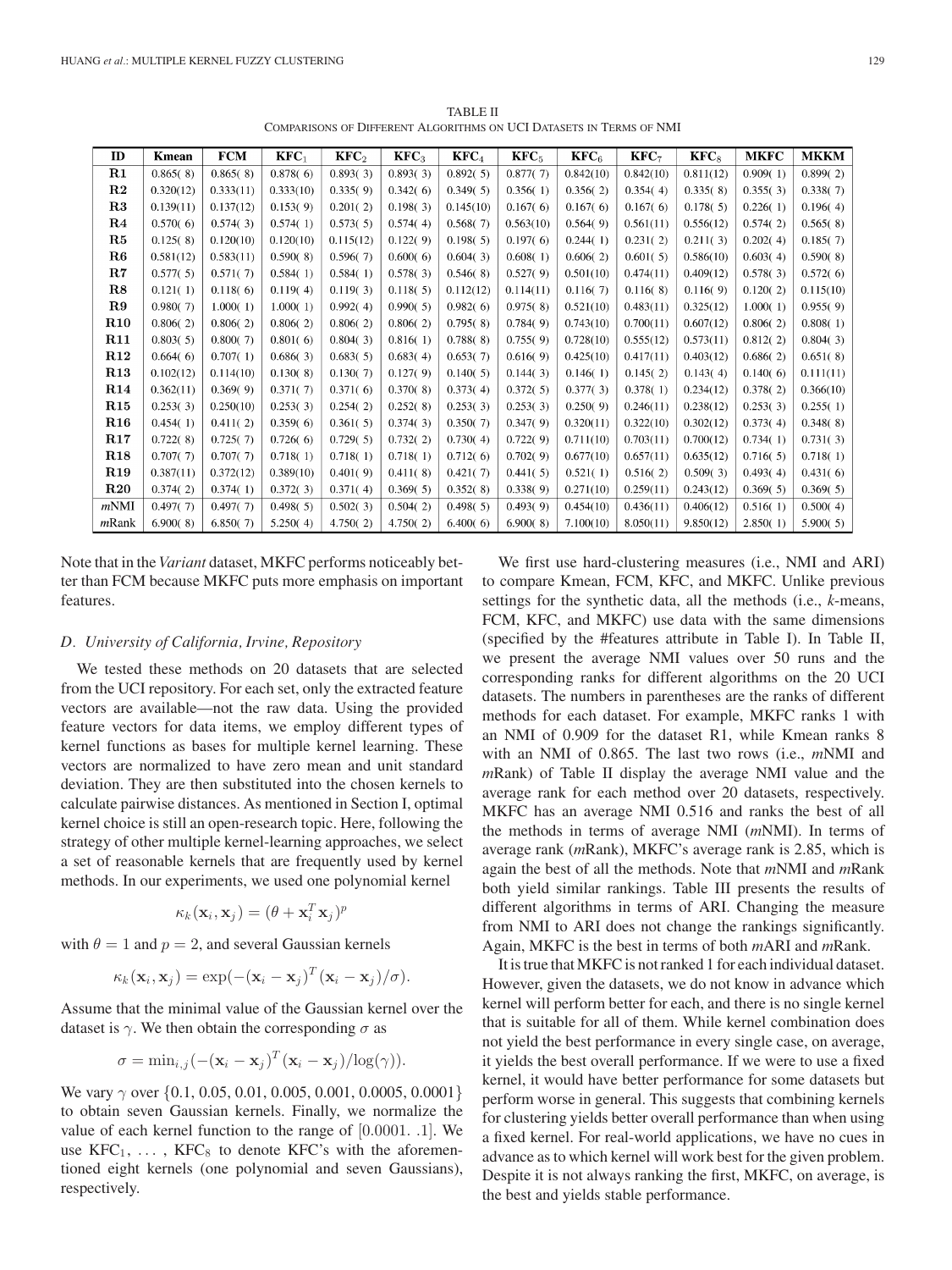TABLE III COMPARISONS OF DIFFERENT ALGORITHMS ON UCI DATASETS IN TERMS OF ARI

| ID             | Kmean     | <b>FCM</b>         | $KFC_1$   | KFC <sub>2</sub> | KFC <sub>3</sub> | $\text{KFC}_4$ | KFC <sub>5</sub> | KFC <sub>6</sub> | KFC <sub>7</sub> | $KFC_8$    | <b>MKFC</b> | <b>MKKM</b> |
|----------------|-----------|--------------------|-----------|------------------|------------------|----------------|------------------|------------------|------------------|------------|-------------|-------------|
| $\mathbf{R}1$  | 0.884(7)  | 0.884(7)           | 0.899(5)  | 0.915(3)         | 0.915(3)         | 0.897(6)       | 0.879(9)         | 0.862(10)        | 0.862(10)        | 0.796(12)  | 0.941(1)    | 0.931(2)    |
| R <sub>2</sub> | 0.172(10) | 0.181(2)           | 0.182(1)  | 0.176(6)         | 0.175(8)         | 0.179(3)       | 0.177(5)         | 0.172(9)         | 0.161(11)        | 0.136(12)  | 0.179(4)    | 0.176(6)    |
| R3             | 0.153(11) | 0.153(11)          | 0.239(10) | 0.343(2)         | 0.355(1)         | 0.306(9)       | 0.324(4)         | 0.324(4)         | 0.324(4)         | 0.324(7)   | 0.324(7)    | 0.342(2)    |
| R4             | 0.384(2)  | 0.387(1)           | 0.379(6)  | 0.380(4)         | 0.380(5)         | 0.371(8)       | 0.361(9)         | 0.349(10)        | 0.342(11)        | 0.329(12)  | 0.383(3)    | 0.379(6)    |
| $\bf R5$       | 0.146(1)  | 0.141(2)           | 0.133(3)  | 0.124(4)         | 0.108(7)         | 0.098(8)       | 0.074(9)         | 0.056(10)        | 0.033(11)        | 0.010(12)  | 0.123(5)    | 0.109(6)    |
| $_{\rm R6}$    | 0.297(12) | 0.299(10)          | 0.307(9)  | 0.313(7)         | 0.320(3)         | 0.321(1)       | 0.317(4)         | 0.316(6)         | 0.317(5)         | 0.297(11)  | 0.321(2)    | 0.312(8)    |
| R7             | 0.695(7)  | $0.690(^{\circ}8)$ | 0.701(1)  | 0.701(1)         | 0.701(1)         | 0.695(5)       | 0.672(9)         | 0.621(10)        | 0.573(11)        | 0.379(12)  | 0.695(5)    | 0.701(1)    |
| R8             | 0.129(11) | 0.138(1)           | 0.136(2)  | 0.136(2)         | 0.132(7)         | 0.135(4)       | 0.133(6)         | 0.130(9)         | 0.127(12)        | 0.131(8)   | 0.135(5)    | 0.130(9)    |
| R9             | 0.960(4)  | 1.000(1)           | 1.000(1)  | 0.956(5)         | 0.954(6)         | 0.798(8)       | 0.715(9)         | 0.579(10)        | 0.472(11)        | 0.346(12)  | 1.000(1)    | 0.954(6)    |
| <b>R10</b>     | 0.869(1)  | 0.869(1)           | 0.869(1)  | 0.869(1)         | 0.869(1)         | 0.859(8)       | 0.859(8)         | 0.848(10)        | 0.838(11)        | 0.787(12)  | 0.869(1)    | 0.869(1)    |
| <b>R11</b>     | 0.770(9)  | 0.779(7)           | 0.785(6)  | 0.802(3)         | 0.804(2)         | 0.794(4)       | 0.773(8)         | 0.700(10)        | 0.674(11)        | 0.644(12)  | 0.824(1)    | 0.794(4)    |
| <b>R12</b>     | 0.634(6)  | 0.663(1)           | 0.652(3)  | 0.662(2)         | 0.639(5)         | 0.619(7)       | 0.583(9)         | 0.507(10)        | 0.480(11)        | 0.262(12)  | 0.651(4)    | 0.610(8)    |
| <b>R13</b>     | 0.136(2)  | 0.143(1)           | 0.135(3)  | 0.116(4)         | 0.109(7)         | 0.099(8)       | 0.096(9)         | 0.086(10)        | 0.081(12)        | 0.083(11)  | 0.116(5)    | 0.112(6)    |
| <b>R14</b>     | 0.165(12) | 0.171(11)          | 0.173(9)  | 0.174(5)         | 0.175(3)         | 0.174(8)       | 0.174(7)         | 0.175(2)         | 0.175(1)         | 0.171(10)  | 0.175(4)    | 0.174(5)    |
| <b>R15</b>     | 0.127(9)  | 0.130(1)           | 0.130(3)  | 0.130(4)         | 0.130(2)         | 0.129(7)       | 0.128(8)         | 0.126(10)        | 0.122(11)        | 0.111(12)  | 0.130(5)    | 0.130(5)    |
| <b>R16</b>     | 0.456(1)  | 0.409(2)           | 0.333(3)  | 0.308(6)         | 0.307(7)         | 0.320(5)       | 0.305(8)         | 0.278(9)         | 0.245(11)        | 0.208(12)  | 0.332(4)    | 0.265(10)   |
| <b>R17</b>     | 0.661(1)  | 0.618(10)          | 0.639(7)  | 0.641(6)         | 0.642(5)         | 0.650(2)       | 0.644(4)         | 0.638(8)         | 0.614(11)        | 0.582(12)  | 0.649(3)    | 0.637(9)    |
| <b>R18</b>     | 0.759(6)  | 0.759(6)           | 0.761(1)  | 0.761(1)         | 0.761(1)         | 0.755(8)       | 0.752(9)         | 0.726(10)        | 0.693(11)        | 0.643(12)  | 0.761(1)    | 0.761(1)    |
| <b>R</b> 19    | 0.336(8)  | 0.324(12)          | 0.334(10) | 0.338(7)         | 0.339(5)         | 0.345(4)       | 0.350(2)         | 0.346(3)         | 0.356(1)         | 0.335(9)   | 0.339(6)    | 0.330(11)   |
| $R_{20}$       | 0.258(1)  | 0.258(1)           | 0.258(3)  | 0.257(4)         | 0.256(5)         | 0.250(8)       | 0.244(9)         | 0.190(10)        | 0.169(11)        | 0.142(12)  | 0.256(6)    | 0.255(7)    |
| mARI           | 0.449(6)  | 0.450(5)           | 0.452(4)  | 0.455(2)         | 0.454(3)         | 0.440(8)       | 0.428(9)         | 0.402(10)        | 0.383(11)        | 0.336(12)  | 0.461(1)    | 0.449(6)    |
| $m$ Rank       | 6.050(7)  | 4.800(5)           | 4.350(4)  | 3.850(2)         | 4.200(3)         | 6.050(7)       | 7.250(9)         | 8.500(10)        | 9.400(11)        | 11.200(12) | 3.650(1)    | 5.650(6)    |



Fig. 4. Average NMI of various  $m$  for the UCI experiment.

Like most fuzzy clustering algorithms, choosing the best fuzzification degree m remains an open problem. Graves and Pedrycz [14] had conducted a comparative study on fuzzy clustering and found that different applications and clustering methods may have the best performance with different  $m$ 's, i.e., the choice of  $m$  depends on both applications and clustering algorithms. Fig. 4 shows the performance given various fuzzification degrees  $m$ . As mentioned in the experiment setting, we set  $m$ to 1.08 in all experiments. Note that both MKFC and FCM perform best around  $m = 1.08$ , and MKFC is consistently better than FCM for all  $m$ 's. We can also see that making the clustering a little fuzzy provides better performance than hard clustering.

We also implemented MKKM and compared it with the other methods. MKFC performs better than MKKM in terms of both NMI and ARI. As can be seen, the performance is still improved when there is a slight softness in the clustering. This implies that fuzzy clustering methods may be more able to handle overlapping clusters than the corresponding hard ones, and a slightly larger fuzzification degree may help improve clustering performance.

Again, hard-clustering measures do not necessarily faithfully reflect the performance of soft-clustering algorithms, as they completely ignore membership degrees. As such, we also use the soft-clustering measure EARI to compare FCM, KFC, and MKFC. Kmean and MKKM are omitted, since they are hardclustering methods. The results in Table IV show that MKFC again ranks first in this measure.

Table V shows the computation time results for averages over 50 runs as the number of iterations and the total time in seconds of each run for the sum of eight KFCs, MKFC, and MKKM on all real datasets, respectively. Both MKFC and MKKM use all eight kernels, while a single KFC only uses one kernel. To ensure a fair comparison, we report the sum of the eight KFCs. For most cases, MKFC requires fewer iterations than the average of the KFCs. This indicates that MKFC converges more quickly. In terms of running time, MKFC took anywhere from less than a second to almost a minute for the test data and was consistently faster than the combined running time of the eight KFCs. MKFC was a bit slower than MKKM, because MKFC uses more iterations to compute the membership of each object, which results in performance gains.

#### *E. Face Clustering*

We also evaluated MKFC with face clustering. The face databases are from ORL and CMU-PIE. Fig. 5(a) and (b) shows several sample images of a single person from the ORL and CMU-PIE databases, respectively. The face images are all nearly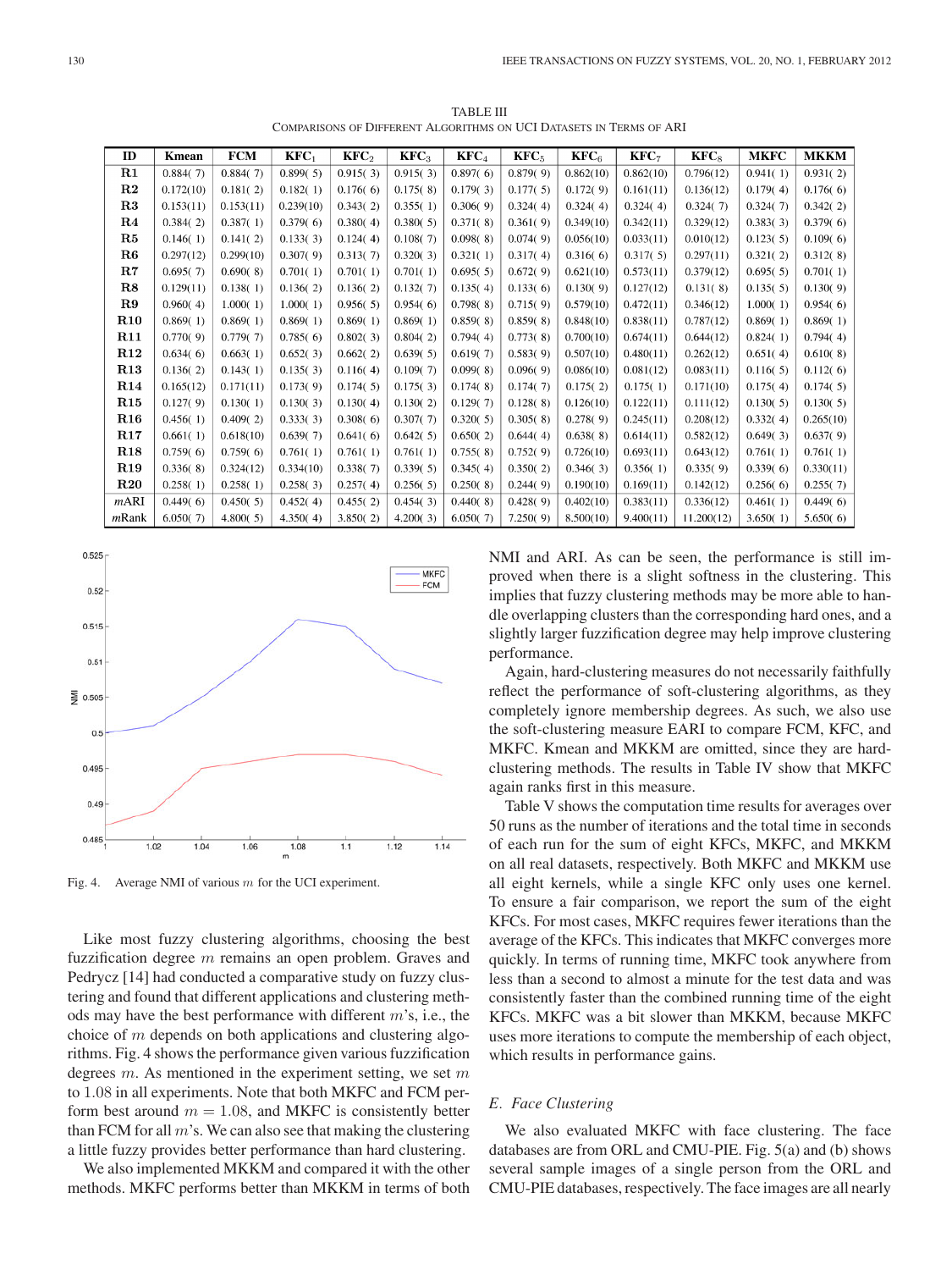ID **FCM**  $\mathbf{KFC}_1$  $\mathbf{KFC}_2$  $KFC<sub>3</sub>$  $\mathbf{KFC}_4$  $KFC<sub>5</sub>$  $KFC<sub>6</sub>$  $KFC<sub>7</sub>$  $\mathbf{KFC}_8$ **MKFC**  $R1$  $0.876(6)$  $0.893(4)$  $0.902(3)$  $0.908(2)$  $0.891(5)$  $0.875(7)$  $0.839(8)$  $0.818(9)$  $0.751(10)$  $0.918(1)$  $\mathbf{R2}$  $0.266(5)$  $0.266(4)$  $0.268(2)$  $0.267(3)$  $0.265(7)$  $0.265(6)$  $0.264(8)$  $0.264(9)$  $0.262(10)$  $0.272(1)$  $0.350(2)$  $0.149(10)$  $R3$  $0.238(9)$  $0.329(3)$  $0.353(1)$  $0.317(8)$  $0.321(7)$  $0.322(5)$  $0.321(6)$  $0.323(4)$  $\overline{R4}$  $0.389(1)$  $0.381(5)$  $0.382(4)$  $0.382(3)$  $0.376(6)$  $0.366(7)$  $0.354(8)$  $0.346(9)$  $0.332(10)$  $0.388(2)$  $R5$  $0.160(1)$  $0.155(2)$  $0.119(6)$  $0.137(3)$  $0.120(5)$  $0.090(7)$  $0.081(8)$  $0.052(9)$  $0.037(10)$  $0.180(4)$  $R6$  $0.325(9)$  $0.327(6)$  $0.327(3)$  $0.326(4)$  $0.323(10)$  $0.330(2)$  $0.330(1)$  $0.326(7)$  $0.325(8)$  $0.326(5)$  $R7$  $0.688(1)$  $0.687(2)$  $0.686(3)$  $0.683(4)$  $0.667(6)$  $0.655(7)$  $0.588(8)$  $0.528(9)$  $0.357(10)$  $0.683(5)$  $R8$  $0.178(7)$  $0.191(5)$  $0.197(4)$  $0.198(3)$  $0.208(1)$  $0.190(6)$  $0.161(10)$  $0.165(9)$  $0.174(8)$  $0.200(2)$  $R9$  $0.992(1)$  $0.992(1)$  $0.980(4)$  $0.977(5)$  $0.938(7)$  $0.959(6)$  $0.795(8)$  $0.730(9)$  $0.601(10)$  $0.992(1)$ **R10**  $0.902(1)$  $0.902(3)$  $0.899(4)$  $0.897(5)$  $0.887(6)$  $0.881(7)$  $0.858(8)$  $0.845(9)$  $0.802(10)$  $0.902(1)$ **R11**  $0.820(7)$  $0.801(8)$  $0.792(9)$  $0.754(10)$  $0.860(2)$  $0.859(3)$  $0.868(1)$  $0.851(4)$  $0.833(5)$  $0.827(6)$ **R12**  $0.637(5)$  $0.638(4)$  $0.649(3)$  $0.652(2)$  $0.635(6)$  $0.632(7)$  $0.616(8)$  $0.591(9)$  $0.520(10)$  $0.661(1)$ **R13**  $0.141(1)$  $0.132(3)$  $0.114(4)$  $0.109(5)$  $0.095(6)$  $0.087(7)$  $0.073(8)$  $0.069(9)$  $0.068(10)$  $0.136(2)$ **R14**  $0.181(9)$  $0.181(10)$  $0.182(7)$  $0.181(8)$  $0.183(6)$  $0.184(3)$  $0.185(2)$  $0.184(3)$  $0.186(1)$  $0.184(3)$ **R15**  $0.129(9)$  $0.133(1)$  $0.132(2)$  $0.129(10)$  $0.129(6)$  $0.130(5)$  $0.129(8)$  $0.129(7)$  $0.132(3)$  $0.130(4)$ **R16**  $0.400(1)$  $0.383(3)$  $0.337(5)$  $0.321(6)$  $0.343(4)$  $0.314(7)$  $0.285(8)$  $0.250(9)$  $0.215(10)$  $0.393(2)$ **R17**  $0.620(^{\circ}8)$  $0.641(6)$  $0.645(5)$  $0.650(3)$  $0.661(2)$  $0.649(4)$  $0.635(7)$  $0.618(9)$  $0.599(10)$  $0.663(1)$ **R18**  $0.722(9)$  $0.722(9)$  $0.728(8)$  $0.730(1)$  $0.730(1)$  $0.730(1)$  $0.728(6)$  $0.728(6)$  $0.728(5)$  $0.730(1)$ **R19**  $0.292(10)$  $0.294(9)$  $0.315(8)$  $0.350(5)$  $0.355(4)$  $0.380(3)$  $0.391(2)$  $0.400(1)$  $0.350(6)$  $0.324(7)$  $R_{20}$  $0.254(1)$  $0.254(1)$  $0.254(3)$  $0.254(4)$  $0.254(6)$  $0.254(7)$  $0.254(8)$  $0.254(9)$  $0.254(10)$  $0.254(5)$  $mEARI$  $0.458(6)$  $0.463(4)$  $0.464(3)$  $0.464(2)$  $0.460(^{5})$  $0.455(7)$  $0.436(8)$  $0.422(9)$  $0.393(10)$  $0.478(1)$  $4.750(4)$  $7.600(9)$ mRank  $4.750(4)$  $4.500(3)$  $5.450(6)$  $5.600(7)$  $6.700(8)$  $7.700(10)$  $2.750(1)$  $4.400(2)$ 

TABLE IV COMPARISON OF DIFFERENT ALGORITHMS ON UCI DATASETS IN TERMS OF EARI

TABLE V NUMBER OF ITERATIONS AND TIME PER RUN FOR THE SUM OF EIGHT KFCS, MKFC, AND MKKM ON ALL REAL DATASETS

|                | KFC   | <b>MKFC</b> | <b>MKKM</b> | <b>KFC</b> | MKFC   | <b>MKKM</b> |
|----------------|-------|-------------|-------------|------------|--------|-------------|
| ID             | iter. | iter.       | iter.       | time       | time   | time        |
| $\mathbf{R}1$  | 13.6  | 11.3        | 12.1        | 0.066      | 0.046  | 0.050       |
| R <sub>2</sub> | 30.8  | 35.0        | 28.5        | 0.267      | 0.317  | 0.248       |
| R3             | 22.6  | 27.2        | 20.0        | 0.127      | 0.145  | 0.097       |
| R4             | 50.4  | 42.0        | 38.8        | 0.797      | 0.707  | 0.692       |
| R5             | 15.2  | 17.4        | 14.5        | 0.127      | 0.132  | 0.125       |
| $\bf R6$       | 47.6  | 43.0        | 41.7        | 1.361      | 1.275  | 1.272       |
| R7             | 21.0  | 14.2        | 11.4        | 0.479      | 0.338  | 0.283       |
| R8             | 57.5  | 41.0        | 35.2        | 2.058      | 1.509  | 1.331       |
| R9             | 33.8  | 29.6        | 23.9        | 0.329      | 0.317  | 0.280       |
| R10            | 13.8  | 9.0         | 9.1         | 0.127      | 0.092  | 0.102       |
| R11            | 33.8  | 20.2        | 16.4        | 1.737      | 1.058  | 0.875       |
| R12            | 37.8  | 23.8        | 22.2        | 1.973      | 1.266  | 1.203       |
| <b>R13</b>     | 38.2  | 31.2        | 25.0        | 2.012      | 1.675  | 1.367       |
| <b>R14</b>     | 60.4  | 58.0        | 49.1        | 6.542      | 6.340  | 5.416       |
| R15            | 78.3  | 70.2        | 61.7        | 16.219     | 14.611 | 12.90       |
| $\bf R16$      | 19.1  | 15.0        | 12.0        | 10.785     | 8.485  | 6.800       |
| R17            | 35.7  | 28.6        | 22.7        | 2.423      | 1.970  | 1.586       |
| <b>R18</b>     | 13.5  | 9.3         | 8.9         | 3.834      | 2.650  | 2.545       |
| <b>R19</b>     | 50.5  | 38.8        | 33.9        | 70.611     | 54.290 | 47.468      |
| $R_{20}$       | 18.2  | 16.1        | 13.9        | 31.238     | 27.650 | 23.886      |

frontal, those in ORL include various facial expressions, and those in CMU PIE include variable lighting conditions. In contrast with the UCI datasets, for this application, we have only the raw data. Thus, our first step is to extract features from the image data. All images were first normalized and cropped to  $88 \times 88$  pixels. To utilize cues from different perspectives, we extracted three different features.

- 1) *Eigenface [43]:* After performing principal component analysis, each face image was projected into the eigenspace which preserves 90% of the energy of the eigenvalues.
- 2) *Gabor texture [44]:* Each face image was filtered with 40 Gabor filters that are generated with five different scales and eight orientations.
- 3) *LBP [45]:* We used a uniform LBP with eight neighbors and radius 1. Thus, each face image was represented as a 256-bin histogram.

These three features are frequently used for face recognition and represent face images from different perspectives. After extracting these three features, each feature was treated as a vector; these vectors were substituted into the Gaussian kernel to calculate pairwise distances. As with the UCI datasets, we set  $\gamma$  to 0.005. We denote as  $KFC_e$ ,  $KFC_q$ , and  $KFC_l$  the resulting three different kernels from these three features (Eigenface, Gabor texture, and LBP), respectively.

In this experiment, we compared the proposed method (MKFC) with single-KFC and MKKM. Tables VI and VII show the ARI, NMI, EARI, the average number of iterations and the average total time in seconds for ORL and CMU-PIE, respectively. The eigenface, Gabor, and LBP kernel weights as determined by MKFC were 0.175, 0.164, and 0.661 for ORL and 0.626, 0.157, and 0.217 for CMU-PIE. Notably, LBP was more effective for ORL (varying facial expressions), while Eigenface was the best for CMU-PIE (lighting changes). MKFC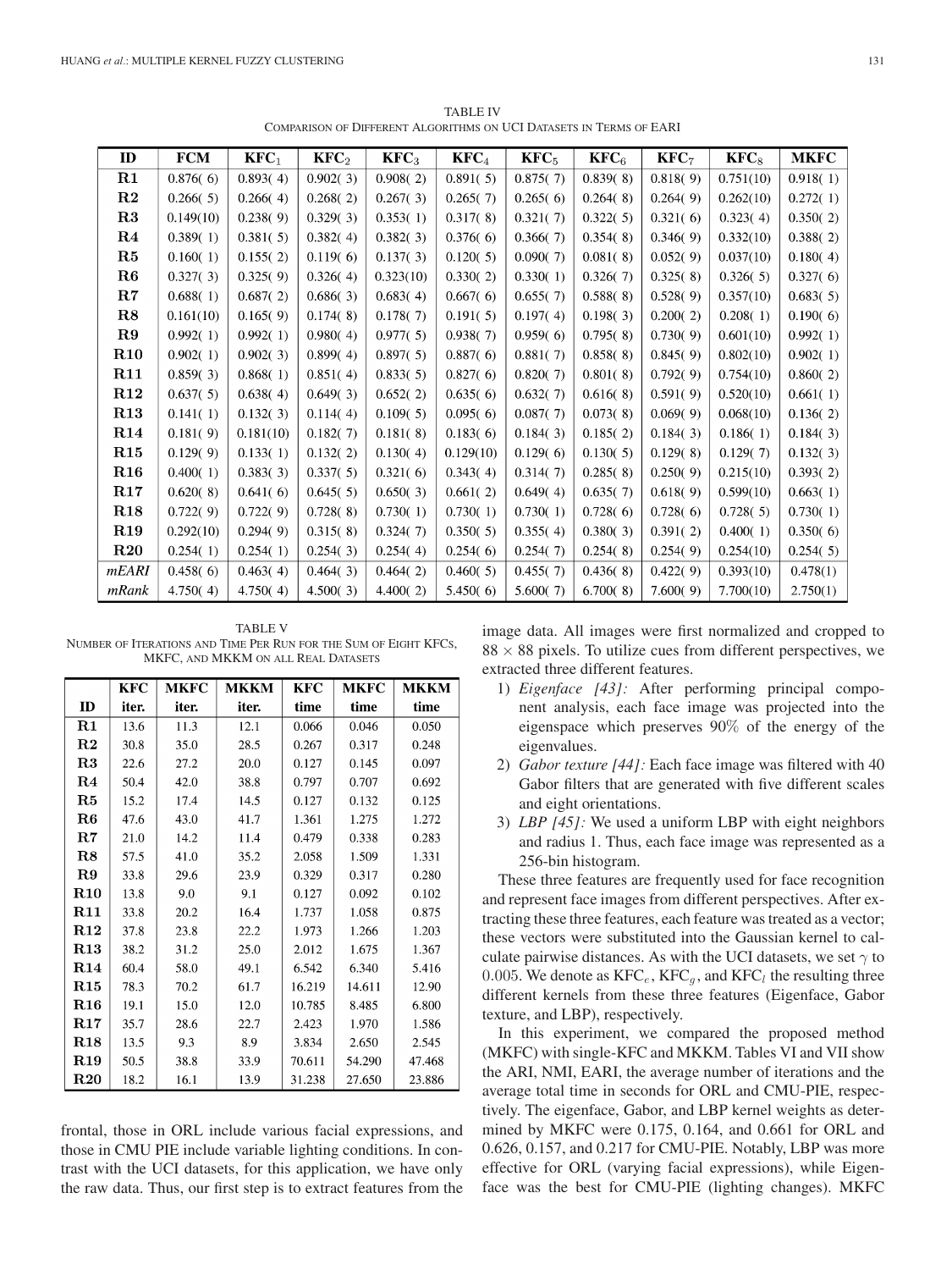

Fig. 5. Sample images of a subject from (a) ORL and (b) CMU-PIE datasets. Note that ORL exhibits more variation in facial expressions, while CMU-PIE exhibits various lighting conditions.

TABLE VI COMPARISON OF DIFFERENT METHODS ON FACE DATABASE ORL IN TERMS OF ARI, NMI, EARI, # OF ITERATIONS, AND TIME PER RUN

|               | $\mathbf{KFC}_{e}$ | $KFC_a$ | $KFC_i$ | <b>MKFC</b> | <b>MKKM</b> |
|---------------|--------------------|---------|---------|-------------|-------------|
| ARI           | 0.046              | 0.139   | 0.406   | 0.464       | 0.383       |
| <b>NMI</b>    | 0.369              | 0.562   | 0.755   | 0.783       | 0.744       |
| eARI          | 0.108              | 0.296   | 0.411   | 0.462       | 0.383       |
| Iterations(I) | 53.260             | 5.980   | 46.180  | 48.320      | 36.000      |
| Time(T)       | 0.625              | 0.081   | 0.495   | 1.7830      | 1.3284      |

TABLE VII COMPARISON OF DIFFERENT METHODS ON FACE DATABASE CMU-PIE IN TERMS OF ARI, NMI, EARI, # OF ITERATIONS, AND TIME PER RUN

|               | KFC <sub>e</sub> | $\mathbf{KFC}_q$ | $KFC_1$ | <b>MKFC</b> | <b>MKKM</b> |
|---------------|------------------|------------------|---------|-------------|-------------|
| ARI           | 0.914            | 0.088            | 0.597   | 0.931       | 0.875       |
| NMI           | 0.983            | 0.584            | 0.845   | 0.987       | 0.975       |
| eARI          | 0.912            | 0.230            | 0.587   | 0.935       | 0.875       |
| Iterations(I) | 24.280           | 7.300            | 74.320  | 25.660      | 19.020      |
| Time(T)       | 3.291            | 0.965            | 9.955   | 10.562      | 7.829       |

successfully combined the strengths of different features for different datasets and outperformed all other measures for both datasets. As with the UCI datasets, MKKM performed slightly worse than MKFC, showing that fuzzy methods are more able to separate overlapping data than hard methods. The combined computation times for all three KFCs are 1.201 and 14.211 s for ORL and CMU-PIE, respectively, while MKFC took 1.783 and 10.562 s. MKFC was, thus, comparable with the combination of the three KFCs. However, MKFC performs feature selection automatically and provides better clustering results. MKFC was slightly slower than MKKM but yielded better clustering performance.

# *F. Text Clustering*

For text clustering, we used two popular text datasets: 20 Newsgroups and Reuters-21578, which are downloaded from [46]. Each of them is preprocessed by four steps: *all-terms*, *no-short*, *no-stop*, and *stemmed*. We use the datasets *20ngtest-stemmed* and *r8-test-stemmed* to evaluate MKFC. Let D =  ${d_1, \ldots, d_n}$  be the set of documents and  $T = {t_1, \ldots, t_m}$  the set of distinct words occurring in D. We denote the frequency of word  $t \in T$  in the document  $d \in D$  as  $tf(d, t)$ .  $tf$ -idf is a weighting scheme which weights the frequency of a word  $t$ in the document  $d$  with a factor that discounts its importance with its occurrences in the whole document collection, which is defined as

$$
tf \text{-}idf (d, t) = tf (d, t) \times \log \left( \frac{|D|}{df (t)} \right)
$$

where  $df(t)$  is the number of documents in which the word t appears. Thus, the feature vector representation of a document  $d$  is defined as

$$
\overrightarrow{t_d} = (tf \cdot idf(d, t_1), \dots, tf \cdot idf(d, t_m)).
$$

After normalizing the vectors to a unit length, we used the following four kernels to calculate the pairwise distances between two documents.

1) *Euclidean distance:*

$$
\kappa_{ed}(\overrightarrow{t_{d_i}}, \overrightarrow{t_{d_j}}) = \left(\sum_{t=1}^m |tf \cdot idf(d_i, t) - tf \cdot idf(d_j, t)|^2\right)^{\frac{1}{2}}.
$$

2) *Cosine similarity:*

$$
\kappa_{cs}(\overrightarrow{t_{d_i}}, \overrightarrow{t_{d_j}}) = \frac{\overrightarrow{t_{d_i}} \cdot \overrightarrow{t_{d_j}}}{|\overrightarrow{t_{d_i}}||\overrightarrow{t_{d_j}}|}
$$

.

3) *Jaccard coefficient:*

$$
\kappa_{jc}(\overrightarrow{t_{d_i}},\overrightarrow{t_{d_j}})=\frac{\overrightarrow{t_{d_i}}\cdot\overrightarrow{t_{d_j}}}{|\overrightarrow{t_{d_i}}|^2+|\overrightarrow{t_{d_j}}|^2-\overrightarrow{t_{d_i}}\cdot\overrightarrow{t_{d_j}}}.
$$

4) *Pearson correlation coefficient:*

$$
\kappa_{pcc}(\overrightarrow{t_{d_i}}, \overrightarrow{t_{d_j}}) = \frac{m \times (\overrightarrow{t_{d_i}} \cdot \overrightarrow{t_{d_j}}) - TF_i \times TF_j}{\sqrt{I \times J}}
$$

where

$$
TF_i = \sum_{t=1}^{m} tf \cdot idf(d_i, t)
$$
  
\n
$$
TF_j = \sum_{t=1}^{m} tf \cdot idf(d_j, t)
$$
  
\n
$$
I = m \sum_{t=1}^{m} tf \cdot idf(d_i, t)^2 - TF_i^2
$$
  
\n
$$
J = m \sum_{t=1}^{m} tf \cdot idf(d_j, t)^2 - TF_j^2.
$$

Finally, we normalized the value of each kernel function. We denote as  $KFC_{ed}$ ,  $KFC_{cs}$ ,  $KFC_{jc}$ , and  $KFC_{pcc}$  the resulting four kernels, respectively.

Tables VIII and IX show the ARI, NMI, EARI, the average number of iterations and the average total time in seconds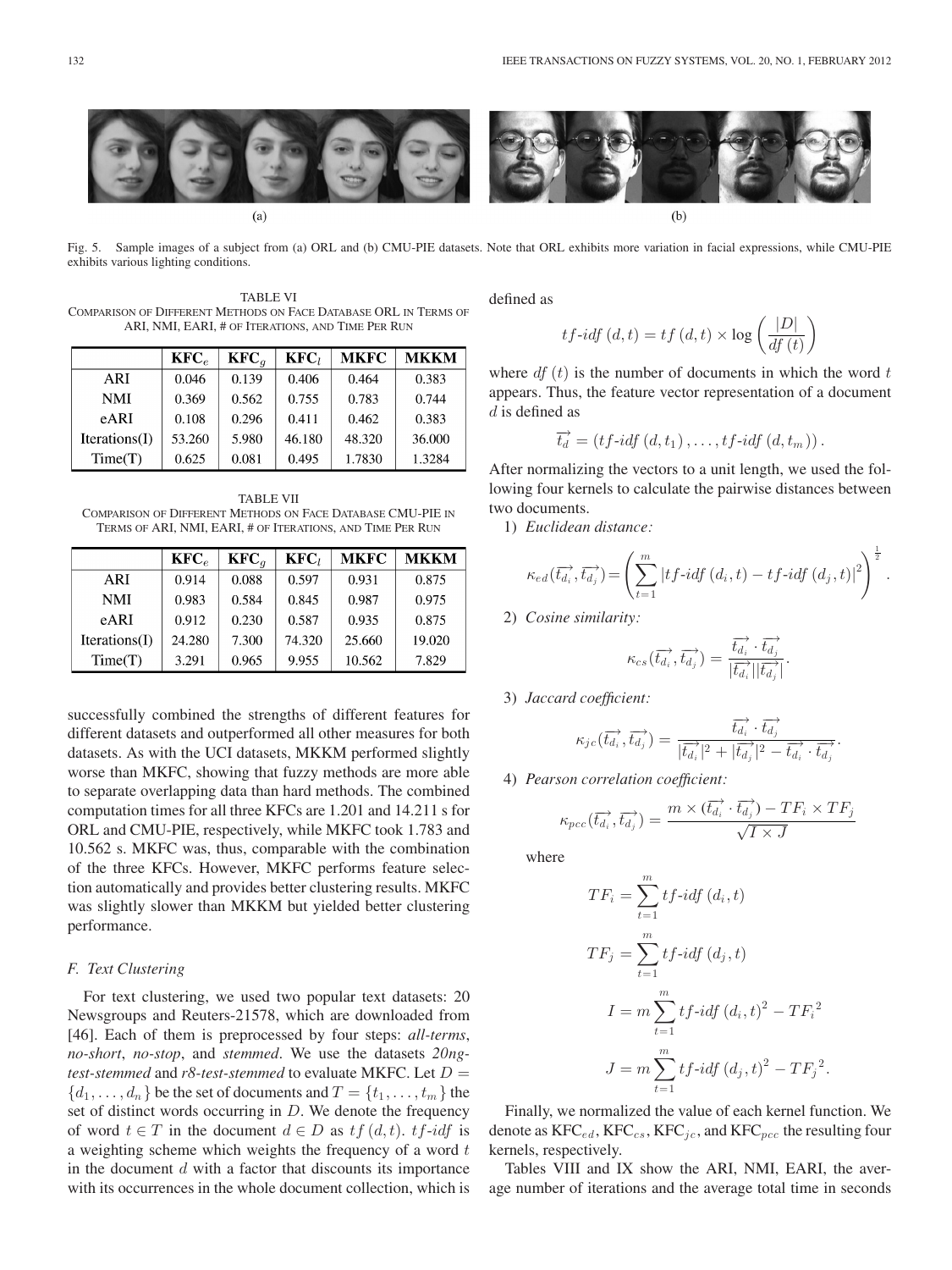TABLE VIII COMPARISON OF DIFFERENT METHODS ON TEXT DATASET 20 NEWSGROUPS IN TERMS OF ARI, NMI, EARI, # OF ITERATIONS, AND TIME PER RUN

|               | $KFC_{ed}$ | $KFC_{cs}$ | $KFC_{ic}$ | $KFC_{ncc}$ | <b>MKFC</b> | <b>MKKM</b> |
|---------------|------------|------------|------------|-------------|-------------|-------------|
| ARI           | 0.131      | 0.140      | 0.129      | 0.139       | 0.143       | 0.139       |
| NMI           | 0.381      | 0.386      | 0.379      | 0.391       | 0.394       | 0.388       |
| eARI          | 0.192      | 0.201      | 0.187      | 0.200       | 0.205       | 0.139       |
| Iterations(I) | 18.100     | 22.900     | 19.600     | 22.880      | 25.340      | 19.250      |
| Time(T)       | 2.559      | 3.384      | 2.870      | 3.371       | 15.343      | 11.656      |

TABLE IX COMPARISON OF DIFFERENT METHODS ON TEXT DATASET REUTERS-21578 IN TERMS OF ARI, NMI, EARI, # OF ITERATIONS, AND TIME PER RUN

|               | $\mathbf{KFC}_{ed}$ | $KFC_{cs}$ | $\mathbf{KFC}_{ic}$ | $\mathbf{KFC}_{pcc}$ | <b>MKFC</b> | <b>MKKM</b> |
|---------------|---------------------|------------|---------------------|----------------------|-------------|-------------|
| ARI           | 0.273               | 0.287      | 0.236               | 0.275                | 0.305       | 0.275       |
| NMI           | 0.418               | 0.428      | 0.406               | 0.427                | 0.434       | 0.425       |
| eARI          | 0.311               | 0.320      | 0.285               | 0.303                | 0.331       | 0.275       |
| Iterations(I) | 5.820               | 30.440     | 51.420              | 30.120               | 34.440      | 29.260      |
| Time(T)       | 0.616               | 3.135      | 5.365               | 3.124                | 20.331      | 17.450      |

for 20 Newsgroups and Reuters-21578, respectively. The kernel weights determined by MKFC were 0.249, 0.250, 0.248, and 0.253 for 20 Newsgroups and 0.248, 0.252, 0.247, and 0.253 for Reuters-21578, respectively. Note that documents are represented with the bag-of-word model, and these four kernels essentially have quite similar clustering capability. Nevertheless, MKFC was still able to assign the weights appropriately to improve the clustering performance.

#### VI. CONCLUSION

We extended the FCM algorithm to MKFC. The proposed algorithm is easy to implement and provides soft-clustering results that are immune to irrelevant, redundant, ineffective, and unreliable features or kernels. Experiments show that the method effectively incorporates multiple kernels and yields better overall performance. These characteristics make it useful for real-world applications. In the future, we expect to devote our efforts to related open topics, such as strategies for setting the fuzzification degree or choosing the basis kernels.

#### **REFERENCES**

- [1] R. O. Duda, P. H. Hart, and D. G. Stock, *Pattern Classification*. New York: Wilev, 2001.
- [2] U. von Luxburg, "A tutorial on spectral clustering," *Statist. Comput.*, vol. 17, no. 4, 2007.
- [3] A. Gionis, P. Indyk, and R. Motwani, "Similarity search in high dimensions via hashing," in *Proc. 25th Int. Conf. Very Large Data Bases*, 1999, pp. 518–529.
- [4] L. Xu, J. Neufeld, B. Larson, and D. Schuurmans, "Maximum margin clustering," in *Proc. Adv. Neural Inf. Process. Syst.*, 2004, pp. 1537–1544.
- [5] K. Zhang, I. W. Tsang, and J. T. Kwok, "Maximum margin clustering made practical," in *Proc. 24th Int. Conf. Mach. Learning*, 2007, pp. 1119–1126.
- [6] F. Hoppner, F. Klawonn, R. Kruse, and T. Runkler, *Fuzzy Cluster Analysis*. New York: Wiley, 1999.
- [7] J. C. Dunn, "A fuzzy relative of the ISODATA process and its use in detecting compacy well-separated clusters," *J. Cybern.*, vol. 3, pp. 32– 57, 1973.
- [8] J. C. Bezdek, *Pattern Recognition With Fuzzy Objective Function Algorithms*. New York: Academic, 1981.
- [9] H. Shen, J. Yang, S. Wang, and X. Liu, "Attribute weighted mercer kernel based fuzzy clustering algorithm for general non-spherical datasets," *Soft Comput.*, vol. 10, no. 11, pp. 1061–1073, 2006.
- [10] M. Girolami, "Mercer kernel-based clustering in feature space," *IEEE Trans. Neural Netw.*, vol. 13, no. 3, pp. 780–784, May 2002.
- [11] D.-O. Zhang and S.-C. Chen, "Clustering incomplete data using kernelbased fuzzy c-means algorithm," *Neural Process. Lett.*, vol. 18, no. 3, pp. 155–162, 2003.
- [12] J. Shawe-Taylor and N. Cristianini, *Kernel Methods for Pattern Analysis*. Cambridge, U.K.: Cambridge Univ. Press, 2004.
- [13] B. Zhao, J. Kwok, and C. Zhang, "Multiple kernel clustering," in *Proc. 9th SIAM Int. Conf. Data Mining*, 2009, pp. 638–649.
- [14] D. Graves and W. Pedrycz, "Kernel-based fuzzy clustering and fuzzy clustering: A comparative experimental study," *Fuzzy Sets Syst.*, vol. 161, no. 4, pp. 522–543, 2010.
- [15] R. Dave and R. Krishnapuram, "Robust clustering methods: A unified view," *IEEE Trans. Fuzzy Syst.*, vol. 5, no. 2, pp. 270–293, May 1997.
- [16] R. J. Hathaway and J. C. Bezdek, "Nerf c-means: Non-euclidean relational fuzzy clustering," *Pattern Recognit.*, vol. 27, no. 3, pp. 429–437, 1994.
- [17] R. Dave and S. Sen, "Robust fuzzy clustering of relational data," *IEEE Trans. Fuzzy Syst.*, vol. 10, no. 6, pp. 713–727, Dec. 2002.
- [18] N. Pal and J. Bezdek, "On cluster validity for the fuzzy c-means model," *IEEE Trans. Fuzzy Syst.*, vol. 3, no. 3, pp. 370–379, Aug. 1995.
- [19] J. Yu and M.-S. Yang, "Optimality test for generalized FCM and its application to parameter selection," *IEEE Trans. Fuzzy Syst.*, vol. 13, no. 1, pp. 164–176, Feb. 2005.
- [20] R. Krishnapuram, A. Joshi, O. Nasraoui, and L. Yi, "Low-complexity fuzzy relational clustering algorithms for web mining," *IEEE Trans. Fuzzy Syst.*, vol. 9, no. 4, pp. 595–607, Aug. 2001.
- [21] M. G. Genton, "Classes of kernels for machine learning: A statistics perspective," *J. Mach. Learning Res.*, vol. 2, pp. 299–312, 2001.
- [22] F. Camastra and A. Verri, "A novel kernel method for clustering," *IEEE Trans. Pattern Anal. Mach. Intell.*, vol. 27, no. 5, pp. 801–804, May 2005.
- [23] G. Tzortzis and A. Likas, "The global kernel k-means algorithm for clustering in feature space," *IEEE Trans. Neural Netw.*, vol. 20, no. 7, pp. 1181– 1194, Jul. 2009.
- [24] J. Leski, "Towards a robust fuzzy clustering," *Fuzzy Sets Syst.*, vol. 137, no. 2, pp. 215–233, 2003.
- [25] M. Filippone, F. Camastra, F. Masulli, and S. Rovetta, "A survey of kernel and spectral methods for clustering," *Pattern Recognit.*, vol. 41, no. 1, pp. 176–190, 2008.
- [26] R. Hathaway, J. Huband, and J. Bezdek, "A kernelized non-euclidean relational fuzzy c-means algorithm," in *Proc. 14th IEEE Int. Conf. Fuzzy Syst.*, May, 2005, pp. 414–419.
- [27] J.-H. Chiang and P.-Y. Hao, "A new kernel-based fuzzy clustering approach: Support vector clustering with cell growing," *IEEE Trans. Fuzzy Syst.*, vol. 11, no. 4, pp. 518–527, Aug. 2003.
- [28] G. Lanckriet, T. D. Bie, N. Cristianini, M. Jordan, and W. Noble, "A statistical framework for genomic data fusion," *Bioinformatics*, vol. 20, pp. 2626–2635, 2004.
- [29] F. R. Bach, G. R. G. Lanckriet, and M. I. Jordan, "Multiple kernel learning, conic duality, and the SMO algorithm," in *Proc. 21st Int. Conf. Mach. Learning*, 2004, pp. 6–13.
- [30] S. Sonnenburg, G. Ratsch, C. Schafer, and B. Scholkopf, "Large scale multiple kernel learning," *J. Mach. Learning Res.*, vol. 7, pp. 1531–1565, 2006.
- [31] A. Rakotomamonjy, F. Bach, S. Canu, and Y. Grandvalet, "More efficiency in multiple kernel learning," in *Proc. 24th Int. Conf. Mach. Learning*, 2007, pp. 775–782.
- [32] M. Varma and B. R. Babu, "More generality in efficient multiple kernel learning," in *Proc. 26th Annu. Int. Conf. Mach. Learning*, 2009, pp. 1065– 1072.
- [33] M. Gonen and E. Alpaydin, "Localized multiple kernel learning," in *Proc. 25th Annu. Int. Conf. Mach. Learning*, 2008, pp. 352–359.
- [34] H. Frigui and C. Hwang, "Fuzzy clustering and aggregation of relational data with instance-level constraints," *IEEE Trans. Fuzzy Syst.*, vol. 16, no. 6, pp. 1565–1581, Dec. 2008.
- [35] A. Frank and A. Asuncion. (2010). UCI machine learning repository. [Online]. Available: http://archive.ics.uci.edu/ml
- [36] F. Samaria and A. Harter, "Parameterisation of a stochastic model for human face identification," in *Proc. 2nd IEEE Workshop Appl. Comput. Vis.*, 1994, pp. 138–142.
- [37] T. Sim, S. Baker, and M. Bsat, "The CMU pose, illumination, and expression database," *IEEE Trans. Pattern Anal. Mach. Intell.*, vol. 25, no. 12, pp. 1615–1618, Dec. 2003.
- [38] L. Hubert and P. Arabie, "Comparing partitions," *J. Classification*, vol. 2, no. 1, pp. 193–218, 1985.